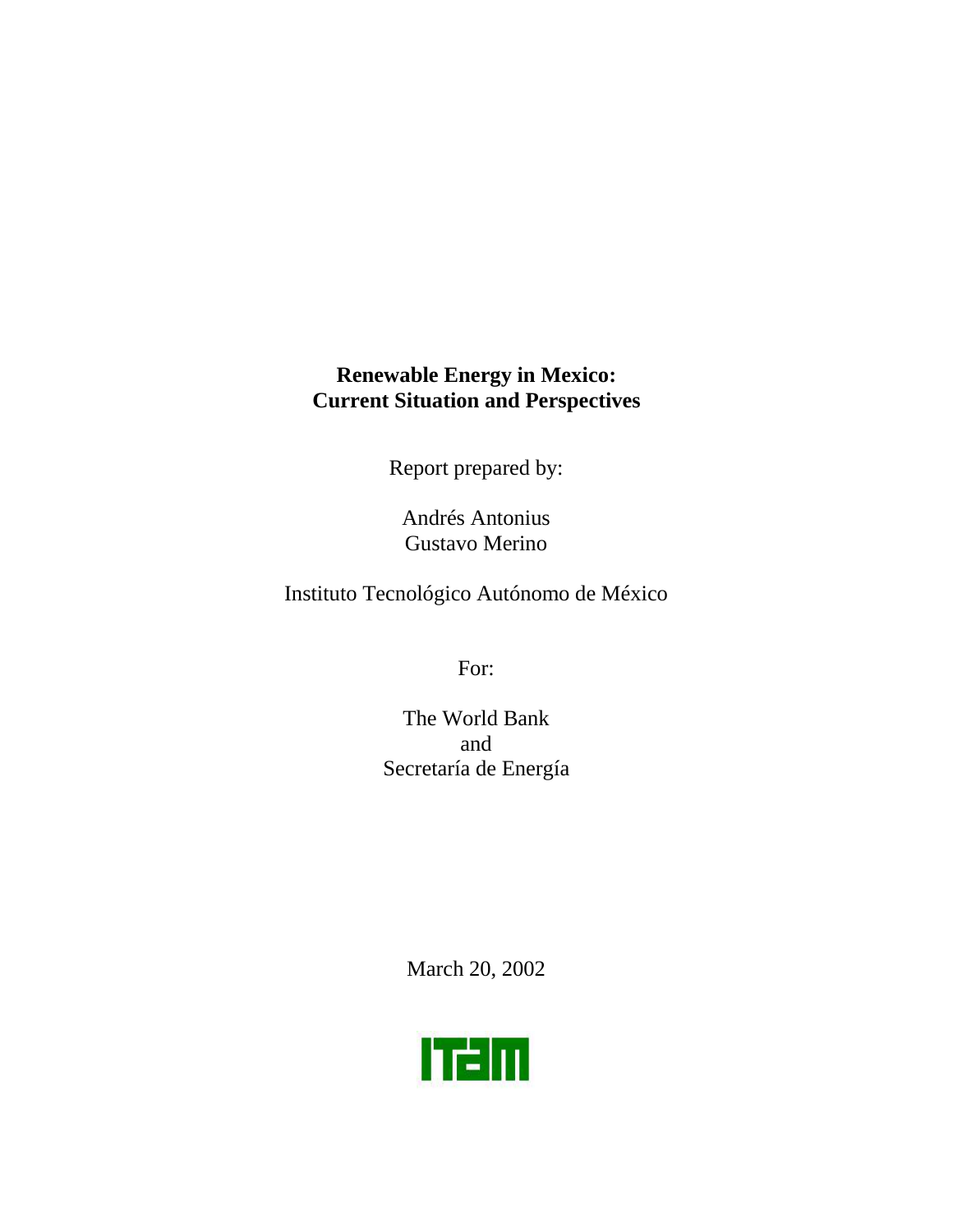## **Renewable Energy in Mexico: Current Situation and Perspectives**

# **Introduction**

Mexico's energy sector is one of the most important among emerging economies. A major oil producing nation, Mexico ranks  $8<sup>th</sup>$  in oil production and  $9<sup>th</sup>$  in oil reserves, while the total capacity of its electricity sector approaches 40,000 MW. In order to respond to increasing energy demand, and taking into account its existing resource base and potential, Mexico has decided to intensify the use of renewable energy sources over a 10 to 12 year horizon as part of its general energy strategy. Although no promising technologies are excluded, Mexico is exploring a strategy to accelerate the commercialization of large-scale grid-connected renewable energy generation technologies through market interventions.

# **1. Strategic vision**

Currently, only a small portion of Mexico's total energy needs are met by renewable energy sources. In 2000, hydrocarbon based generation accounted for 47.7% of electricity plants and for 60.7% of total installed capacity. This, in part, is explained by Mexico's abundance of hydrocarbon reserves and relative scarcity of water resources. The country's dependence on hydrocarbon based generation is even greater, however, when taking into account that while hydroelectric power accounted for 26.2% of total installed capacity, it only accounted around 14% of actual generation, as insufficient water supplies exist for year-round production.

Electricity demand growth during the 2001-2010 period is expected to be strong and greater than the growth rate of GDP. The base case scenario estimated by the authorities using a GDP growth rate of 5.2% is that electricity consumption will grow at an annual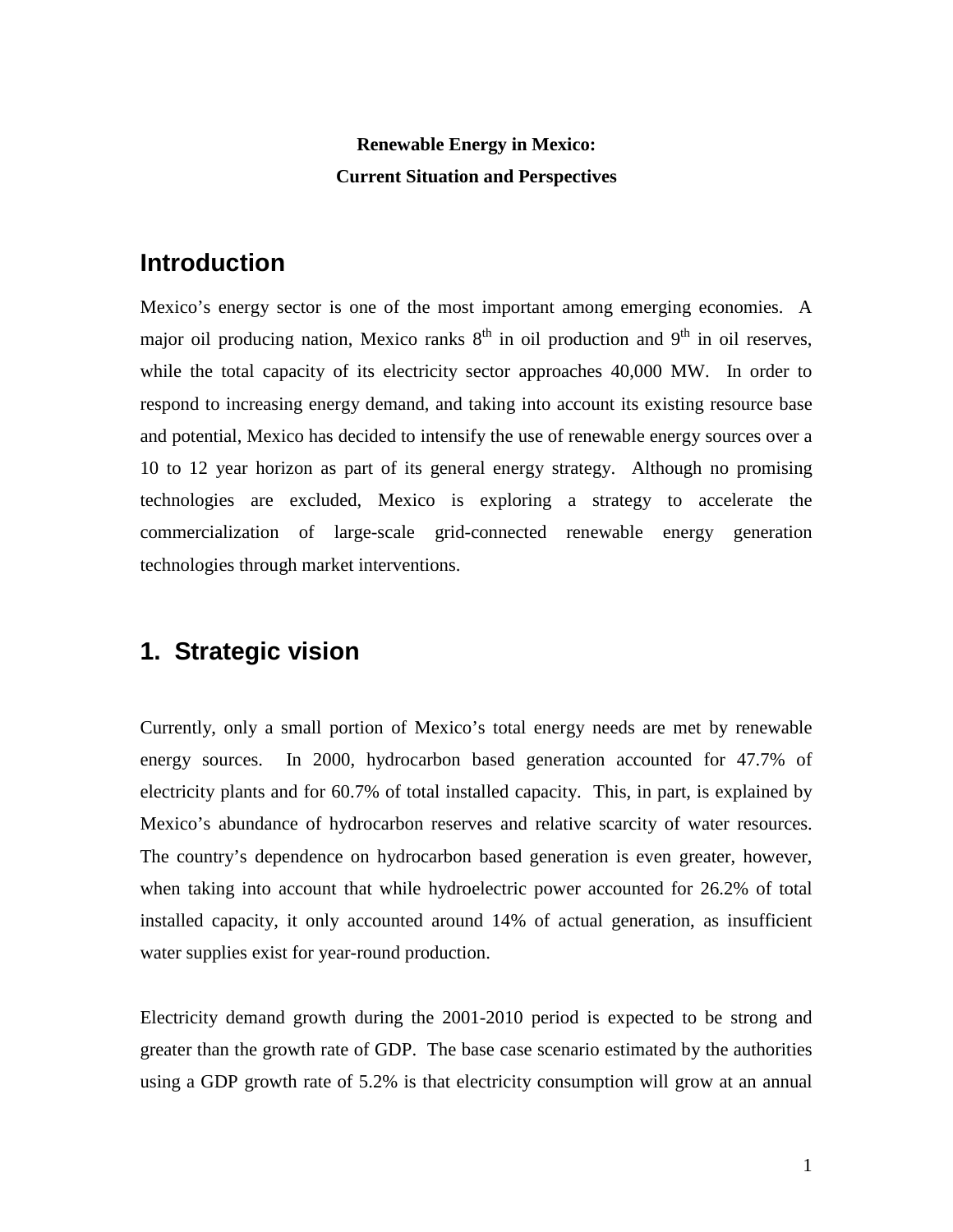rate of 6.3% and energy demand at an annual rate of 6%. These calculations take into account actual levels of electricity use, the rate of structural transformation of the economy, a gradual phase out of current price subsidies for residential and agricultural electricity consumption, and estimates of the income elasticity of demand.

### **INSTALLED GENERATION CAPACITY (MW) DECEMBER 2000**

|                 | Hydrocarbon based |         |          |          |                |       |       |         |       |                |              |
|-----------------|-------------------|---------|----------|----------|----------------|-------|-------|---------|-------|----------------|--------------|
| Area            | Hydro             | Thermal | Combined | Turbogas | Internal       | Dual  | Coal  | Nuclear | Geoth | Wind           | <b>Total</b> |
|                 |                   |         | Cycle    |          | Combust        |       |       |         |       |                |              |
| Northwest       | 941               | 2,162   |          | 281      |                |       |       |         |       |                | 3,384        |
| North           | 28                | 1,074   | 722      | 253      |                |       |       |         |       |                | 2,077        |
| Northeast       | 118               | 1,715   | 828      | 455      |                |       | 2,600 |         |       |                | 5,716        |
| West            | 1,798             | 3,466   | 218      | 122      |                | 2,100 |       |         | 93    |                | 7,797        |
| Central         | 1,524             | 2,474   | 482      | 374      |                |       |       |         |       |                | 4,854        |
| East            | 5,210             | 2,217   | 452      | 43       |                |       |       | 1,365   | 42    | 1.6            | 9,331        |
| Peninsular      |                   | 442     | 696      | 343      |                |       |       |         |       |                | 1,482        |
| Baja California |                   | 620     |          | 359      | $\overline{c}$ |       |       |         | 720   |                | 1,701        |
| Baja C Sur      |                   | 113     |          | 126      | 73             |       |       |         |       |                | 312          |
| Other           |                   |         |          | 5        | 39             |       |       |         |       | 0.6            | 45           |
| <b>Total</b>    | 9,619             | 14,283  | 3,398    | 2,361    | 115            | 2,100 | 2,600 | 1,365   | 855   | $\overline{2}$ | 36,697       |

Note: Solar capacity is not reported, as it is not connected to the grid.

Source: Prospectiva del Sector Eléctrico 2001-2010, Secretaría de Energía.

These rates of growth translate into important capacity requirements. Government estimates indicate that it will be necessary to increase capacity by 32,219 MW during the 2001-2010 period, of which 10,854 MW are already committed or under construction. Private sector self supply and cogeneration projects are estimated to account for only 4,862 MW of the total given the current regulatory framework, which will be discussed in detail in section 2. The planning scenario presented by the government also considers retiring 1,661 MW of capacity during this period, for a net addition of 30,558 MW, which represents an 83% increase.

The low rate of capacity retirement estimated for this period, together with the low rate of retirement during the past decade (1991-2000), when only 816 MW of capacity were removed from the system, is a result of government budgetary and financing restrictions.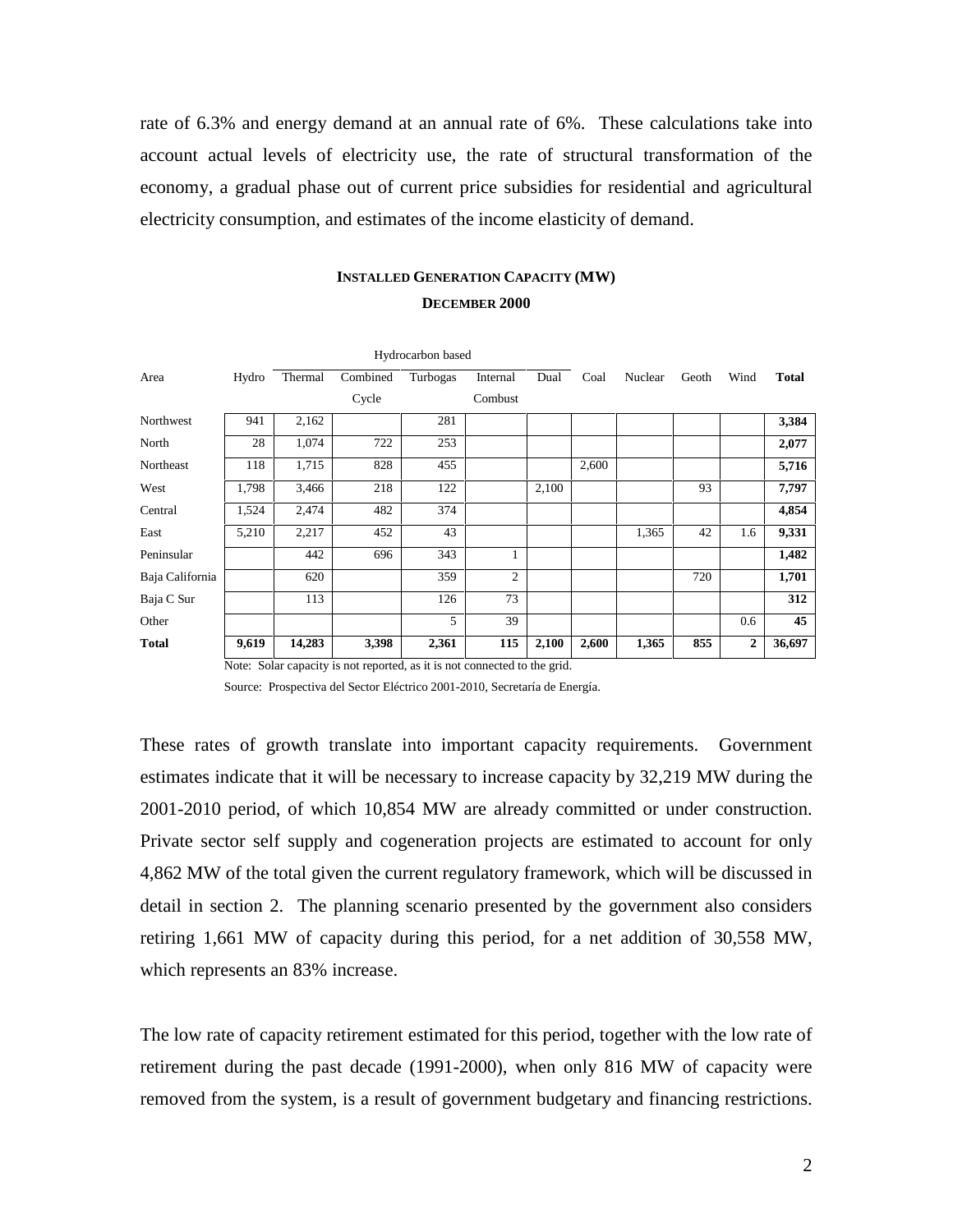These short-term constraints have led the public sector to conserve many generating units that have high operating costs and pollution emissions (due to their small scale, age, or both). The costs of these units raise the average cost of the system and are being passed through to consumers and the public sector, either in the form of higher tariffs or increased subsidies.

According to projections, the 27,357 MW of future required capacity to be built or contracted by the public sector during the 2001-2010 period will be overwhelmingly met via the employment of combined cycle gas turbines, given their relative efficiency and fuel price projections. This trend will result in gas-based generation accounting for 52.1% of total generation by 2010, up from 9.2% in 2001, while conventional thermal generation (fuel oil based) will reduce its participation from 46.6% to 13.8%. Renewable energy sources (including large scale hydro) represent around 12% of energy additions.

## **CAPACITY ADDITIONS (MW) 2001-2010**

|            | Committed | <b>Not</b> | Total  | % share |  |
|------------|-----------|------------|--------|---------|--|
|            |           | committed  |        |         |  |
| Combined   | 9,344     | 8,025      | 17,369 | 63.5    |  |
| cycle      |           |            |        |         |  |
| Repowering | 272       |            | 272    | 1.0     |  |
| Hydro      | 936       | 2,255      | 3,191  | 11.7    |  |
| Coal       |           | 2,100      | 2,100  | 7.7     |  |
| Turbogas   | 134       | 83         | 217    | 0.8     |  |
| Internal   | 51        | 161        | 212    | 0.8     |  |
| Combustion |           |            |        |         |  |
| Geothermal | 118       | 5          | 123    | 0.4     |  |
| Undefined  |           | 3,874      | 3,874  | 14.2    |  |
| Total      | 10,854    | 16,503     | 27,357 | 100.0   |  |

Source: Prospectiva del Sector Eléctrico 2001-2010, Secretaría de Energía.

In summary, Mexico's energy sector is large and rapidly growing. Future required investments are large relative to the current size of the system, and under the existing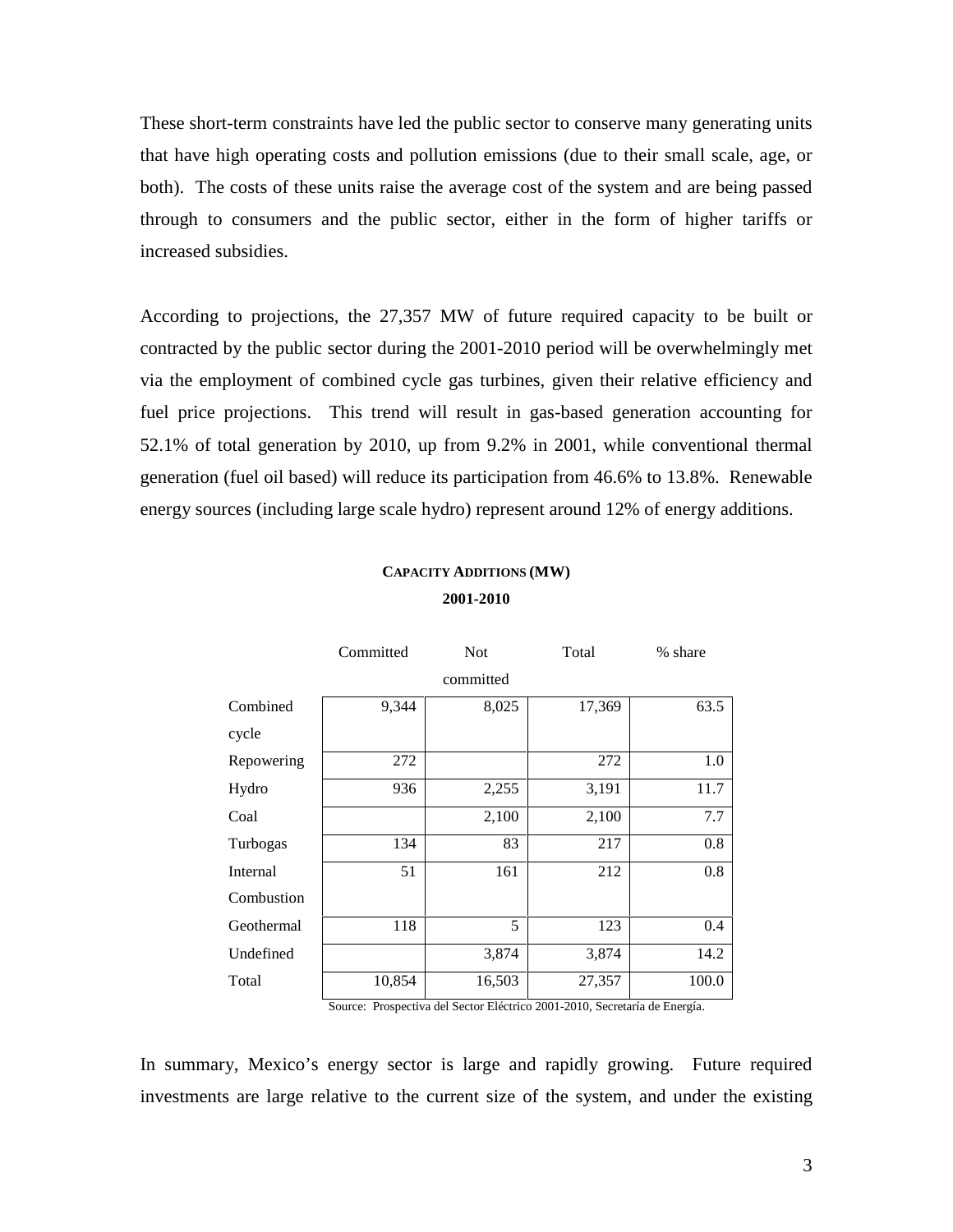regulatory framework will be primarily contributed or financed by the public sector. Under said framework, the sector will continue to be largely dependent on hydrocarbon based generation, although there will be a very significant shift into natural gas and out of fuel oil via the construction of numerous combined cycle generating plants and the elimination of part of the current fuel oil driven capacity. Current renewable energy capacity is small relative to the rest of the system, and virtually non-existent if large-scale hydroelectric dams are not taken into account.

The promotion of renewable energy, however, forms an important part of Mexico's energy policy for the future<sup>1</sup>. The reasons for this are numerous:

• Diversification (long term). Currently the Mexican power sector is heavily dependent on oil, natural gas, and coal. Fossil fuel based generation accounts for 68% of installed capacity and an even larger share of production. It is forecast that under the current growth and regulatory scenario that the share of conventional thermal generation will fall from 47% to 13% of total generation over the 2000-2010 period, while the share of natural gas will increase from 9% to 52%. During this same period, hydroelectric generation is forecast to fall from 17 to 11%. Therefore, while Mexico will diversify out of traditional, fuel oil driven thermal plants, it will do so by creating a new dependency on natural gas via the construction of combined cycle gas turbines. The lack of a diversified generation base is largely the result of abundant hydrocarbon resources and scarce water resources; however, future trends clearly indicate that hydrocarbon supplies (especially natural gas) will diminish relative to total system consumption at increasing rates over the long term. A policy of energy diversification should therefore form part of overall energy policy, even though Mexico is an oil and gas rich economy, as it will reduce the negative impacts of the medium term shift in relative prices. A policy of non-diversification would transform a shift in relative prices into a shock, with potentially devastating costs and losses in sunken asset values.

 $1$  It is listed as an important objective in the National Development Plan 2001-2006 and the Energy Sectoral Program 2001-2006.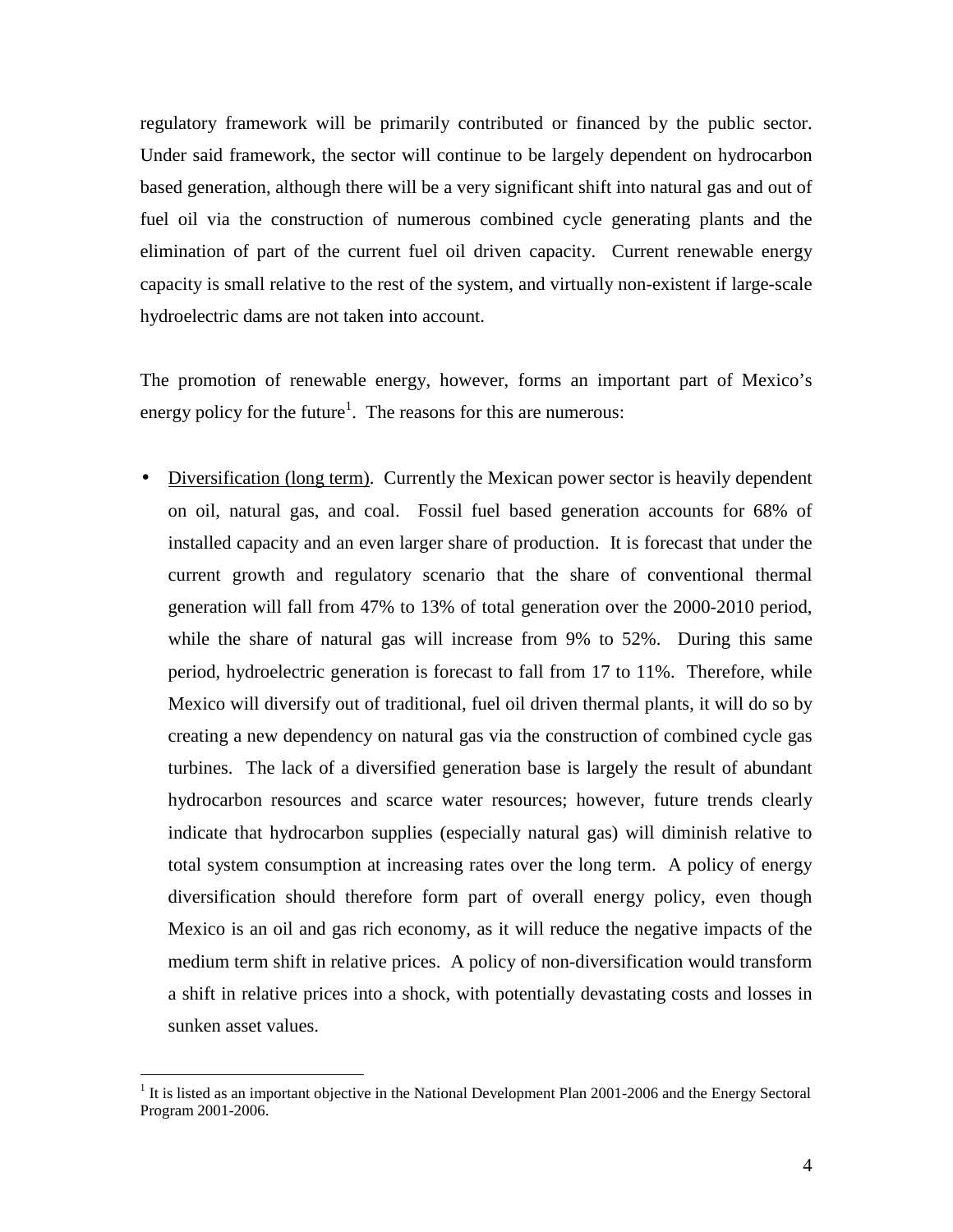- Diversification (short term). The high dependence of the electricity sector on hydrocarbons also translates into increased risk from price volatility. The prices of petroleum and natural gas are correlated and shocks to the price of one frequently feed through to the other, as evidenced in the US during 1999-2000, when a sharp rise in oil prices shortly preceded a shock to the price of natural gas. Past evidence also shows that the price for natural gas is the most volatile energy commodity price. Therefore, the promotion of renewable energy sources would allow the Mexican power sector to diversify its mix of fuel options, reducing its exposure to volatility in the fossil fuels markets without introducing additional volatility given renewable energy's stable, low, or in many cases non-existent input prices.
- Environmental. It is clear that renewable energy projects have clear environmental advantages, with reduced emissions relative to hydrocarbon fueled projects.
	- o The Mexican Senate ratified the Kyoto Protocol in 2000, the first large world economy to do so. Further evidence of the commitment to reduce emissions can be found in the Plan Nacional de Desarrollo 2001-2006, which states that one of the explicit objectives of government policy is sustainable development, and that a strategy to be pursued is the promotion of the sustainable use of natural resources.
	- o Mexico ratified the UNFCC in 1993. It has moved rapidly to prepare a national communications report with updated national emission inventories, and a National Action Program for Climate Change (NAPCC) prepared by an inter-agency committee integrated by the Environment, Energy, Foreign Relations, Commerce, Communications and Transport, and Agriculture ministries. Its population of nearly 100 million inhabitants is responsible for nearly 1.48% of global emissions of CO2 (13th worldwide). In contrast, per capita emissions (3.46 tons of CO2 /inhabitant per annum) place the country in the  $72<sup>nd</sup>$  position worldwide. Mexico's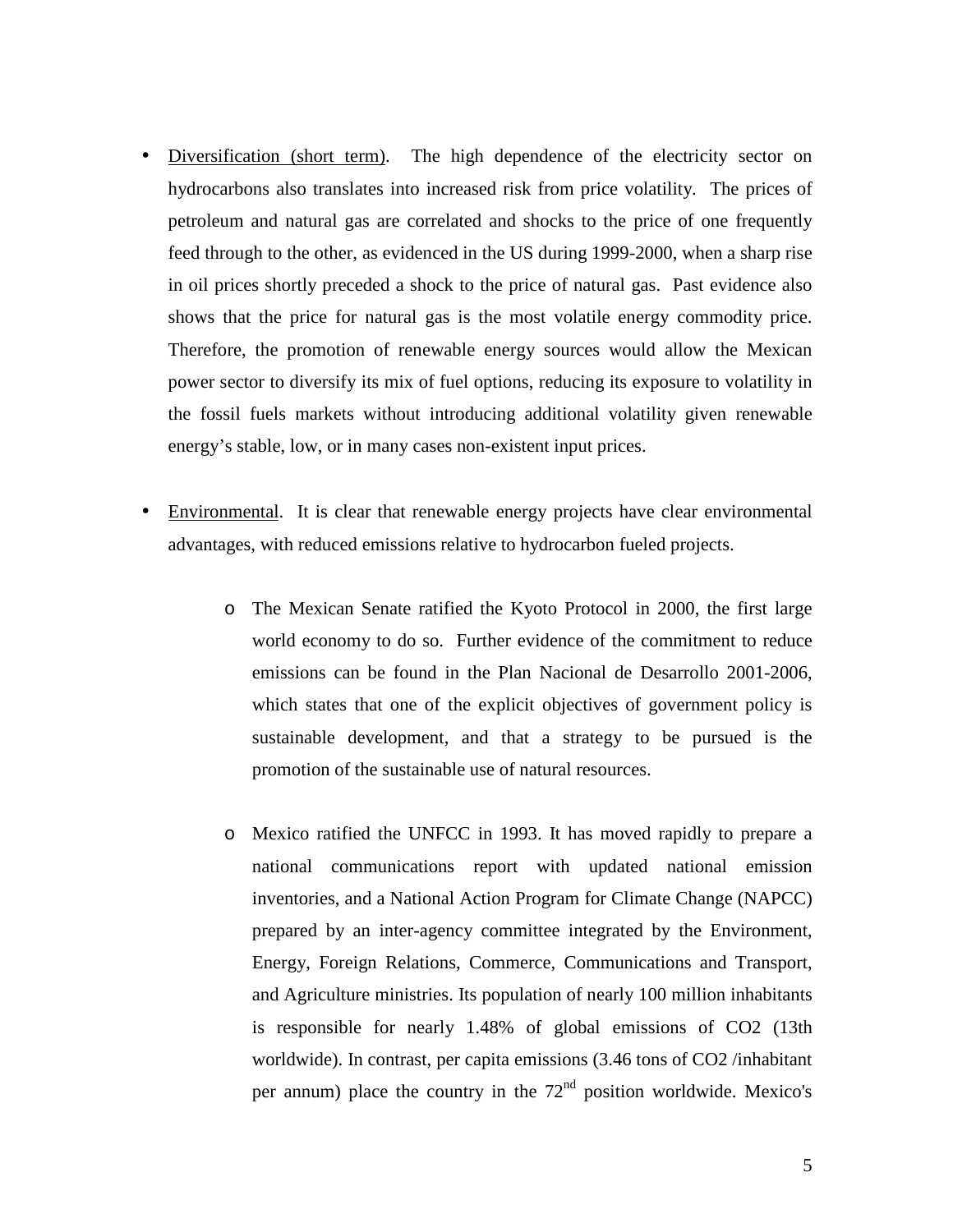participation in the UNFCCC reflects that the country's increasing emissions profile is necessary in order to meet development needs, and in this respect Mexico will take actions that limit GHG emissions without restricting its economic development.

- Private sector participation. Renewable energy projects can currently be developed by the private sector for self-supply, and are generally of a sufficiently small scale to be feasible for individual consumers or small groups. If made attractive, they would allow for increased private sector participation in the sector and reduce public sector commitments for new capacity construction. In addition, the promotion of renewable energy projects in Mexico could potentially stimulate the development of domestic suppliers, contributing indirectly to the diversification of the sector (currently the vast majority of generation turbines are imported).
- Rural development. The few current solar and wind powered energy projects in Mexico today have been developed primarily for supplying remote areas for which demand is too small to justify the investments required to connect them to the national grid. Currently, 5% of the population (approximately 5 million people) lack access to electricity. The Program for Rural Electrification in particular seeks to increase coverage in poor rural areas, which have a large concentration of indigenous population, for whom electrification would imply a significant boost in living standards and access to crucial public services such as water and sewerage. This program, which currently targets as a priority 1,200 communities, will be a major source of demand for the development of renewable energy.
- Opportunities in specific sectors. While renewable energy can benefit all users of electricity, it has the potential to become a major source of energy in some sectors, such as the water and municipal sectors. The water sector uses a large number of diesel generators as a source of backup power for water pumping stations. The redundant power supply requires large capital investments and sizeable budgets for operation and maintenance and can be an important source of emissions to the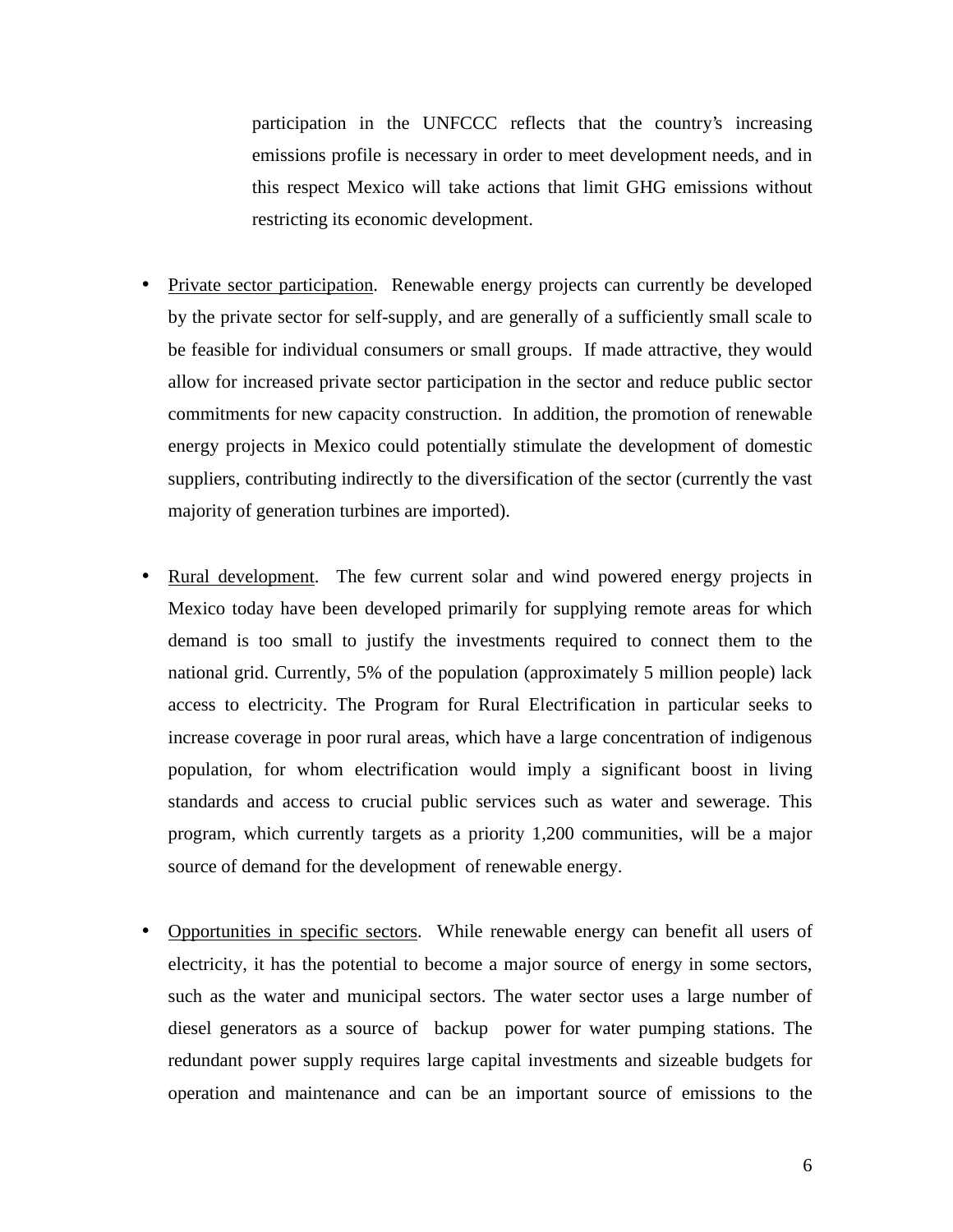atmosphere. Hence, the water sector can become a major user of renewable energy for the self-supply of electricity. The municipalities can also become major users of renewable energy for public lightning, solid waste management, and operation of water and sewerage services, among others.

• Experience and capacity A network of public and private institutions has experience with the development of renewable energy projects and the capacity to conduct research and develop technologies.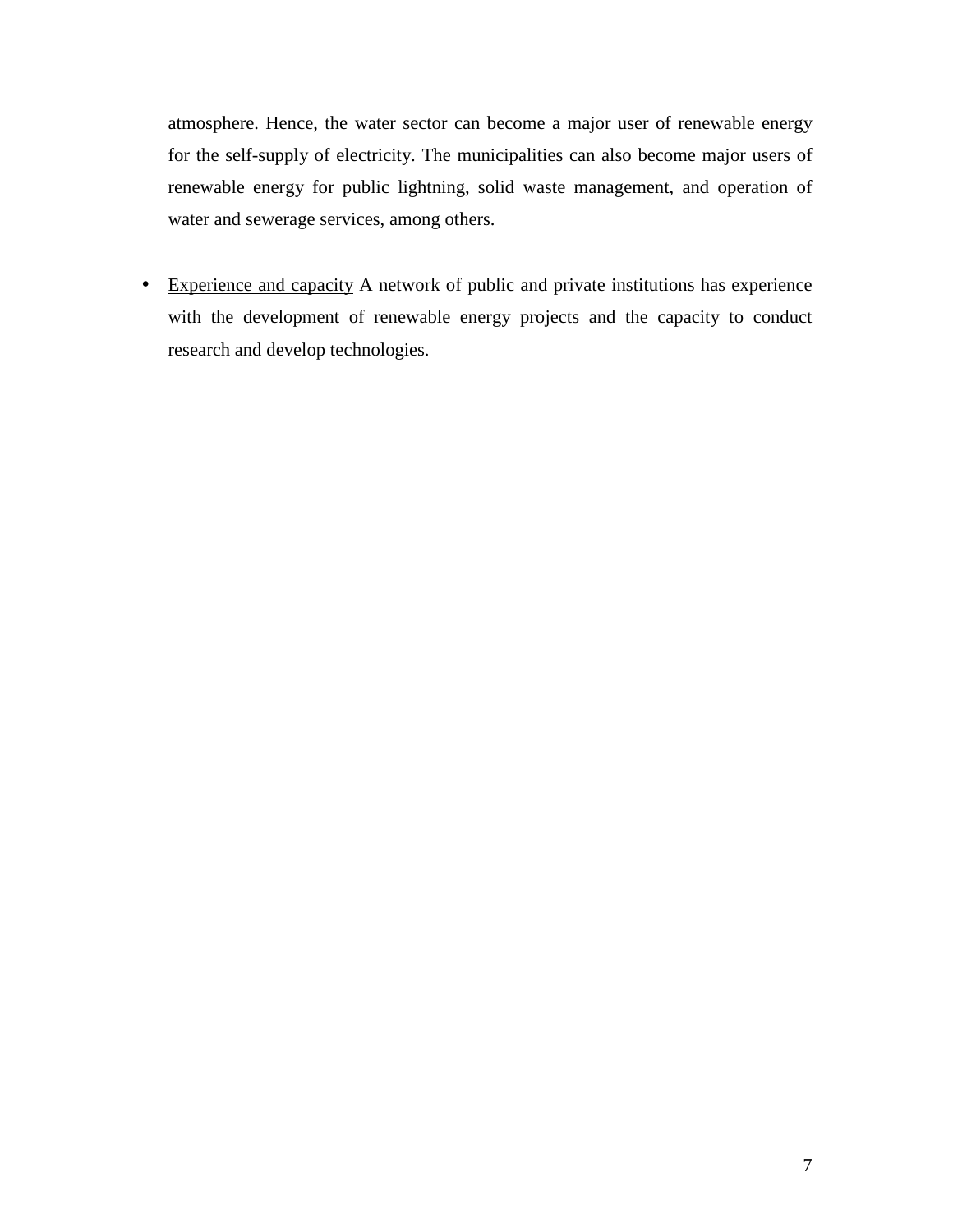#### **2. Current situation of renewable energy in the Mexican power sector**

#### *Current situation and potential for renewable energy*

As seen in the previous section, renewable energy today plays a very small role in the Mexican energy sector. In the *Programa Sectorial de Energía 2001-2006*, the government recognizes the lag in the development of renewable energy in Mexico and stresses the importance of increasing its participation. It also lays out a comprehensive strategy aimed at correcting this situation, which is commented on in greater detail throughout this section.

As seen in the previous section, after taking into account large-scale hydroelectric generation, geothermal power is the second most important source of renewable energy in Mexico today, with a total capacity of 855 MW. It is followed by wind, with approximately 2 MW from La Ventosa and Guerrero Negro. Solar installed capacity, which is not connected to the grid, accounts for 13 MW.

While renewable energy currently plays a small role in the sector, a large potential for the development of renewable energy projects exists. The Ministry of Energy currently estimates that an additional 17,000 MW of renewable energy sources exist. Mexico receives large amounts of sunlight, 5 kWh per square meter on average, which is roughly double the level in the United States. There are also various regions of the country characterized by strong, year-round winds, and CFE has estimated potential wind powered generation capacity to be 3,000 MW. Mini hydro projects also are very promising, both because an important potential exists (3,200 MW) and also because in several cases water control infrastructure is already in place (irrigation and flood control dams). Important opportunities for growth exist in biomass driven generation, primarily in the sugar industry, where cane bagasse is already consumed for the production of steam, and also at the municipal level. It is estimated that cane bagasse alone could supply a capacity of 1,000 MW. Finally, Mexico has an important geothermal generation capacity currently in place, and it is estimated that an additional 837 MW could be added.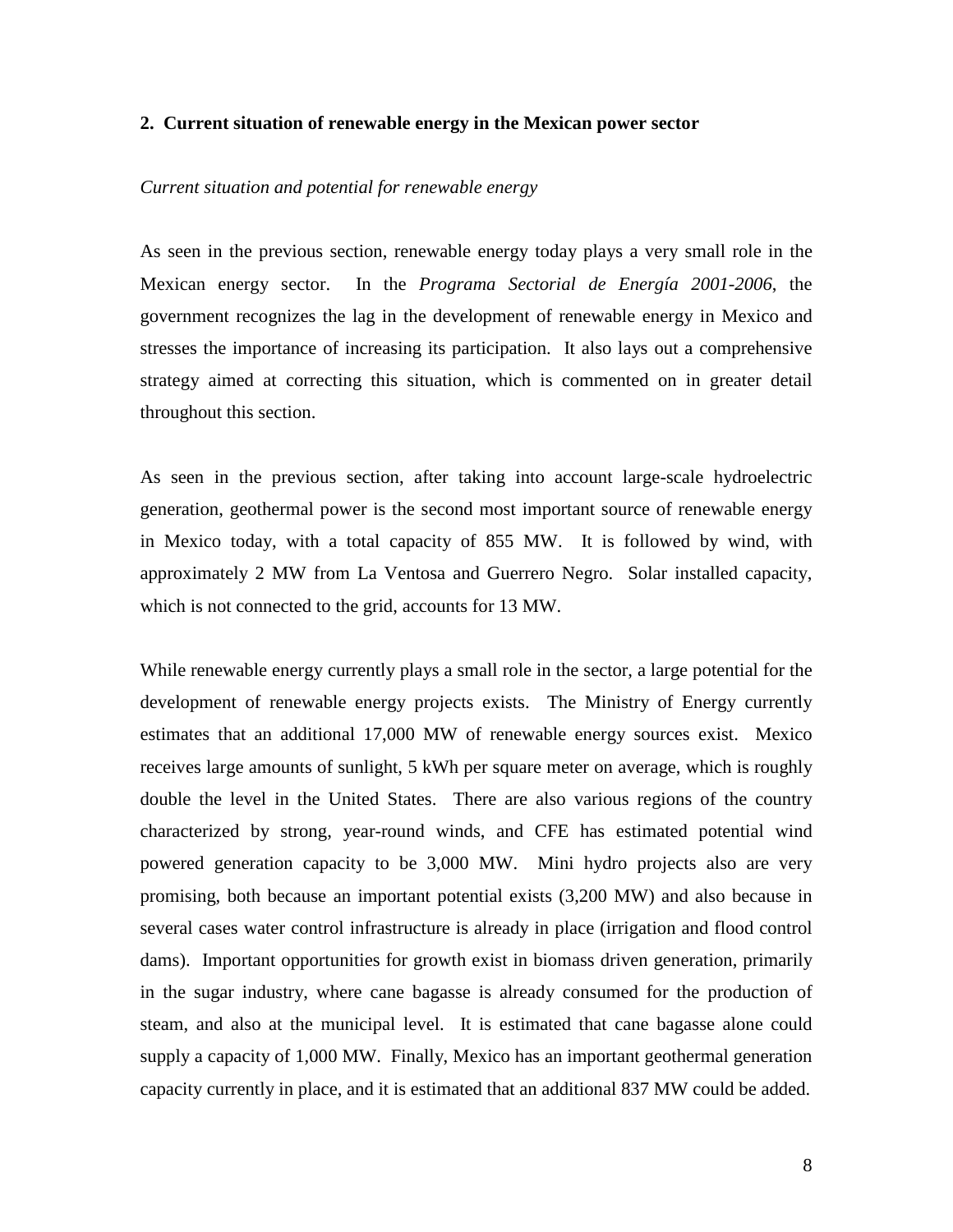Current projections considering available resources and the existing legal and institutional framework estimate that renewable energy capacity will grow by 699 MW over the 2001-2010 period, a small number when compared to the 27,357 MW in total generation capacity which must be built during this period to meet demand.

|      | Cane    | Mini  | Wind | Solar | <b>Biogas</b> | Total |  |
|------|---------|-------|------|-------|---------------|-------|--|
|      | bagasse | hydro |      |       |               |       |  |
| 2001 | 210     | 92    | 64   | 14    | 11            | 391   |  |
| 2002 | 210     | 152   | 64   | 15    | 11            | 452   |  |
| 2003 | 214     | 160   | 125  | 116   | 11            | 526   |  |
| 2004 | 218     | 168   | 132  | 17    | 12            | 547   |  |
| 2005 | 222     | 176   | 140  | 18    | 13            | 569   |  |
| 2006 | 227     | 185   | 148  | 19    | 14            | 593   |  |
| 2007 | 231     | 195   | 157  | 20    | 14            | 617   |  |
| 2008 | 236     | 204   | 167  | 21    | 15            | 643   |  |
| 2009 | 241     | 214   | 177  | 22    | 16            | 670   |  |
| 2010 | 246     | 225   | 187  | 24    | 17            | 699   |  |

### **RENEWABLE ENERGY CAPACITY ADDITIONS (MW) 2001-2010**

Source: Prospectiva del Sector Eléctrico 2001-2010, Secretaría de Energía.

While the projections of a 699 MW increase in renewable energy over the 2001-2010 period are low, an explicit policy objective laid out by the government in the *Programa Sectorial* is to duplicate the capacity of renewable energy over the 2000-2006 period. This would be carried out via the addition of 1,000 MW of renewable energy to the CFE expansion program, an increase of over 140% from the current projected level. In addition, the national electricity research institute (IIE), has established a 10 year scenario for the development of renewable energy capacity which attempts to present a feasible estimate of what could be built given the appropriate policies and regulation over the 2001-2010 period, which is substantially greater than either the projections described in the previous table or the more ambitious objective set out by the government.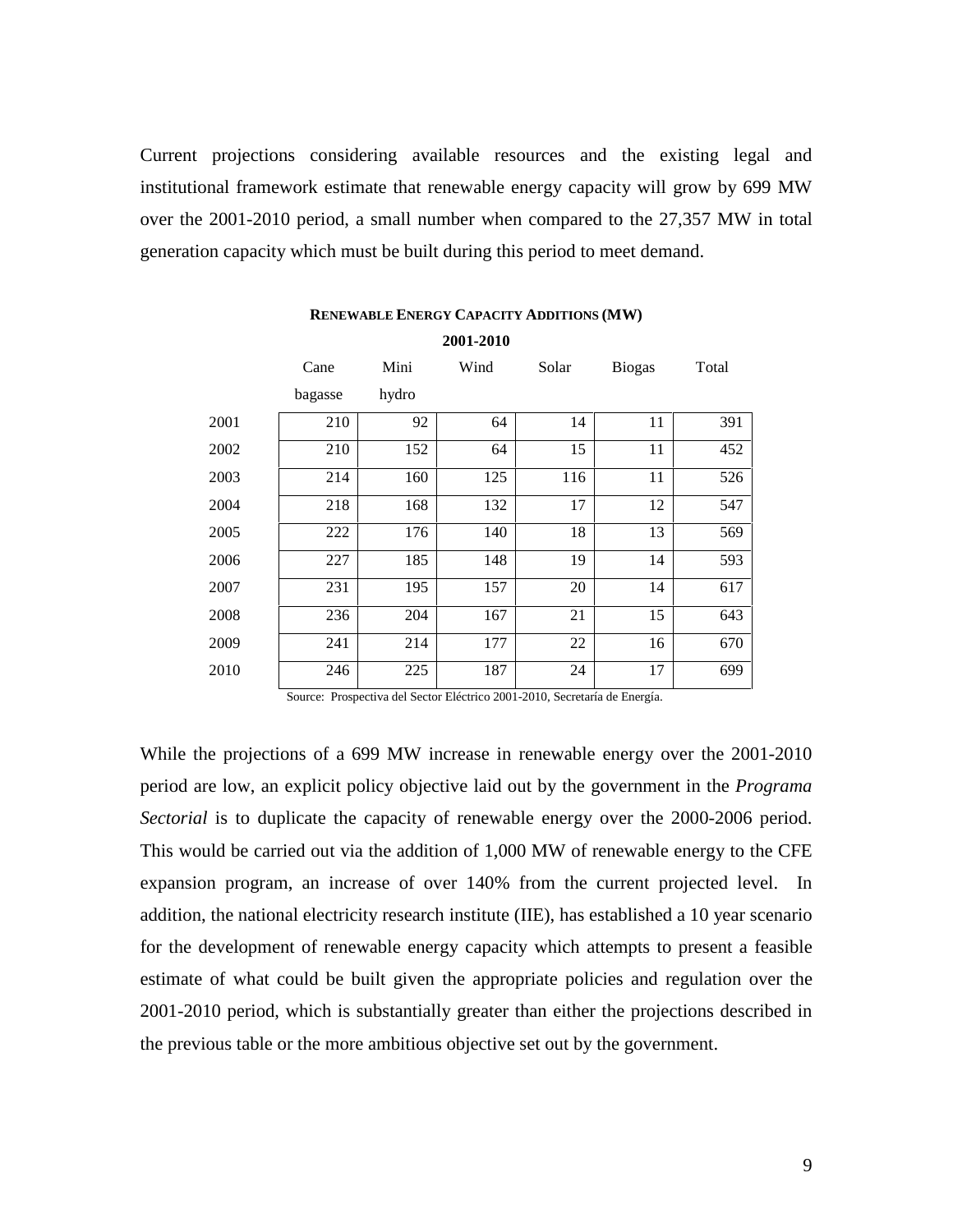#### **RENEWABLE ENERGY EXPANSION SCENARIO**

|                      | MW          |
|----------------------|-------------|
| Wind                 | 2,000       |
| Small scale hydro    | $300 - 500$ |
| <b>Biomass</b>       | 150         |
| Photovoltaic (solar) | $10 - 20$   |
| ----                 |             |

**2001-2010** 

Source: IIE

Another important factor in gauging renewable energy potential is experience. CFE, IIE, and many universities in Mexico (both public and private) have over 25 years of experience in the development of renewable energy, and have carried out numerous pilot projects, the most important of which are described below. In-country experience with the development and manufacture of renewable energy technologies also exists.

| Project                         | Description                                                  |
|---------------------------------|--------------------------------------------------------------|
| Tonatiuh                        | 30 kW thermosolar project financed with the support of the   |
|                                 | French government in 1975                                    |
| UNAM experimental solar project | A 10 kW project designed and manufactured in Mexico at the   |
|                                 | beginning of the 1980s                                       |
| Sonntlan                        | A development of solar houses in a fishing community in Baja |
|                                 | California                                                   |
| La Ventosa                      | CFE 1.6 MW pilot project for wind power in Oaxaca            |
| CFE rural electrification       | Over 4,000 separate systems                                  |

Source: CONAE

The sharp contrast between the potential levels of renewable energy generation capacity and the forecast expansion in this area can be attributed to a series of factors, one of the most important of which is economic. Although significant technological steps have been taken in past years, renewable energy generation continues to be relatively more costly than other alternatives, such as combined cycle gas turbine, when costs are calculated without incorporating the effect of environmental externalities. Therefore, in the absence of explicit policy incentives, renewable energy alternatives are generally not considered viable options except in remote areas where no conventional distribution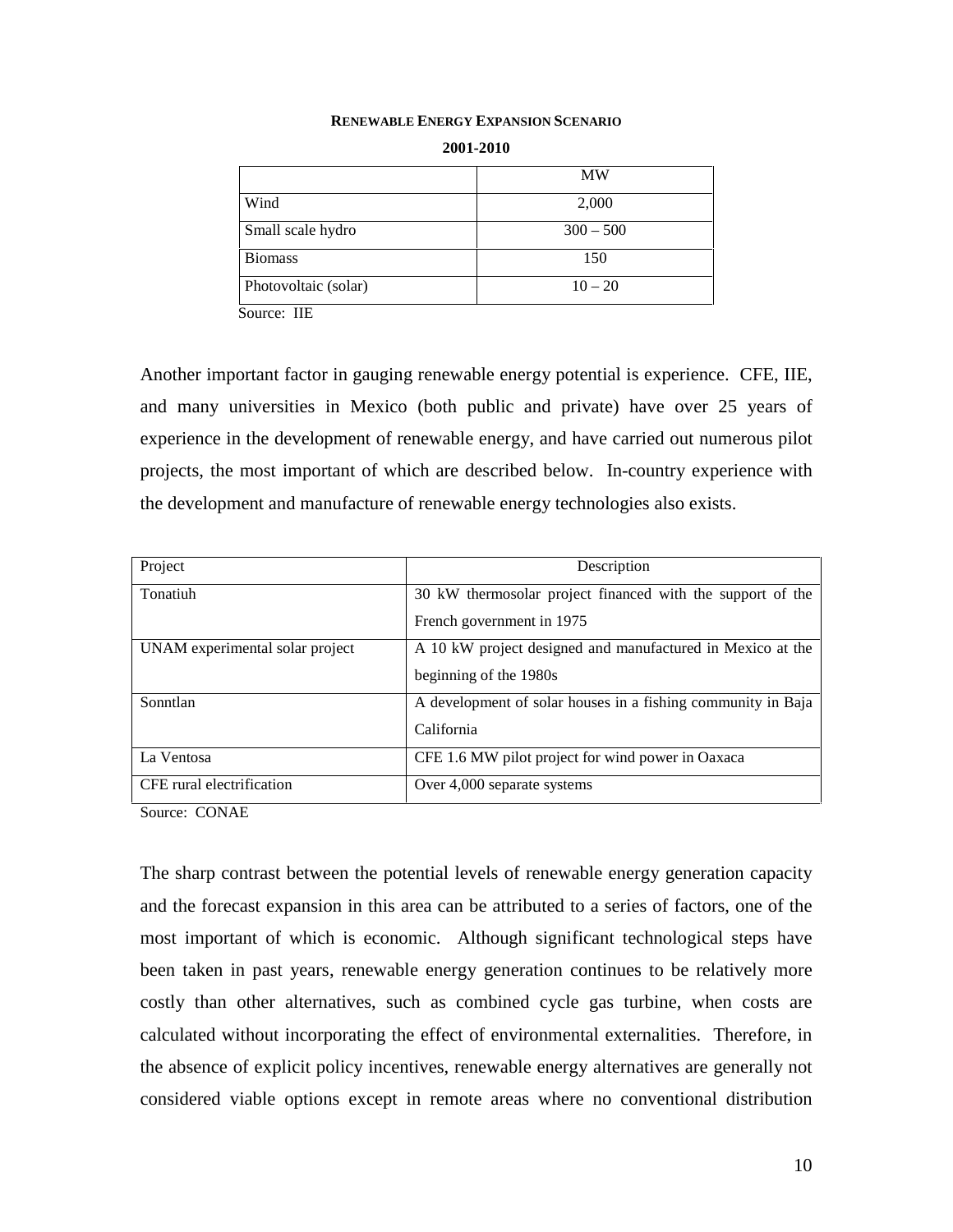network exists. However, evidence from the international arena shows that policy incentives can have a very important impact on renewable energy development and use. According to the Ministry of Energy, the use of wind power in developed economies has increased by 30% annually over the past three years, while the use of solar power has increased by 15% annually since 1993.

#### *Actors and stakeholders*

Numerous actors, both public and private, play important roles in renewable energy:

- Ministry of Energy (SENER: Secretaría de Energía): SENER is responsible for policy, regulation, strategy and coordination of the energy sector.
- Energy Regulatory Commission (CRE: Comisión Reguladora de Energía). CRE is responsible for regulating private operators in the energy sector and interconnection with CFE. Among other functions CRE coordinates and authorizes bidding processes and permits for energy projects, including electricity and gas, and is responsible for protecting consumer interests.
- National Comission for Energy Conservation (CONAE: Comisión Nacional para el Ahorro de Energía). While more focused on energy saving measures, such as Daylight Savings Time and the introduction of efficient lighting and air conditioning systems, the CONAE is also involved with the promotion of renewable energy projects. It serves as a center for information on renewable energy technologies, past experiences both in Mexico and abroad, and current efforts taking place. The CONAE plays an important role as spokesperson of the government with industry and potential end users and also organizes numerous conferences on renewable energy. It is also involved in the issue of Mexican Official Standards relating to energy.
- Ministry of the Environment and Natural Resources (SEMARNAT: Secretaría del Medio Ambiente y Recursos Naturales). SEMARNAT is responsible for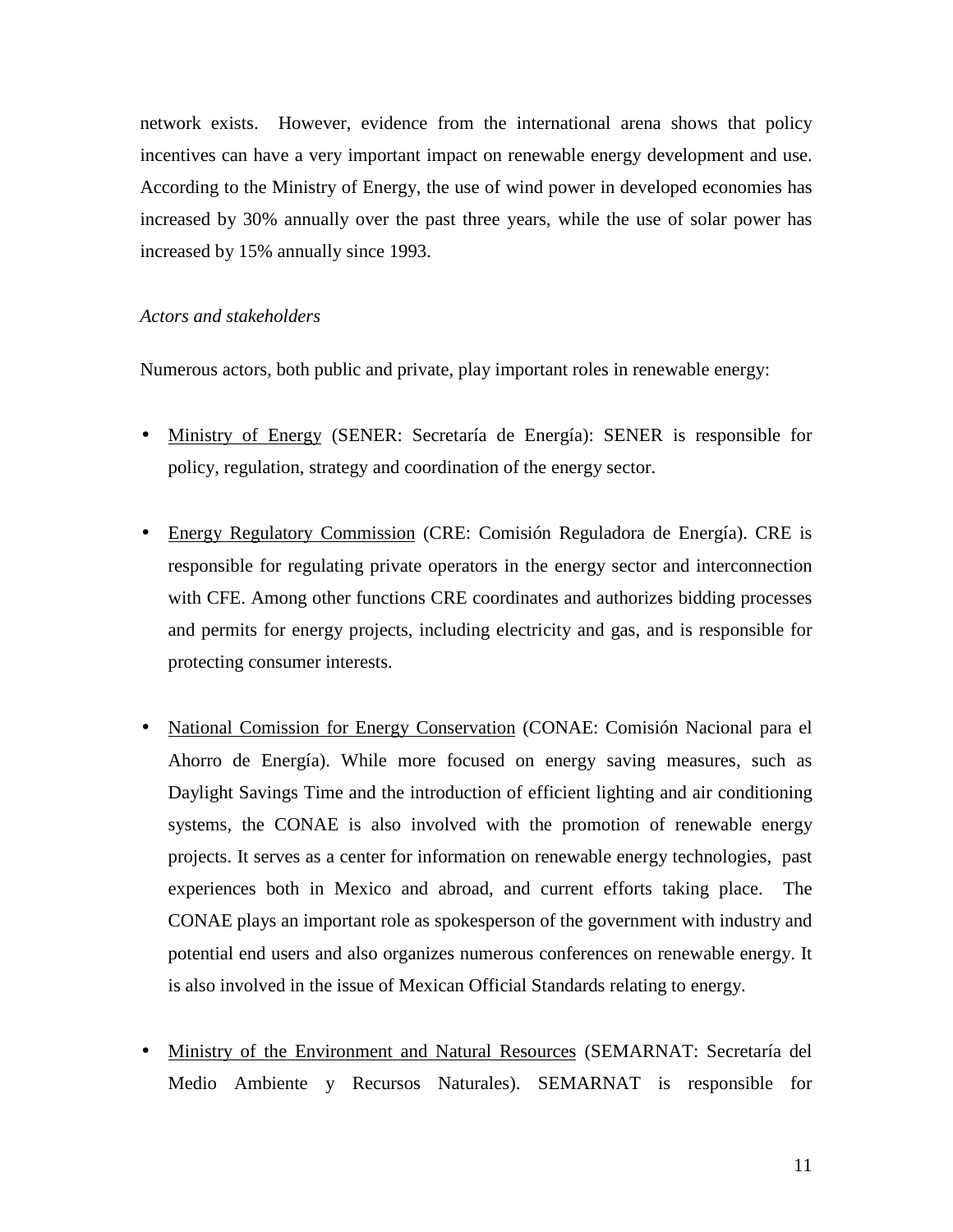environmental policy, regulation and the issue of Mexican Official Standards regarding environmental protection, many of which have implications for energy related projects. The Environmental Attorney (PROFEPA: Procuraduría Federal de Protección Ambiental), a decentralized agency of SEMARNAT, is responsible for compliance with environmental regulations, except those dealing with water, which are a responsibility of the National Water Commission.

- Ministry of Finance and Public Credit (SHCP: Secretaría de Hacienda y Crédito Público). Among its many responsibilities SHCP is responsible for setting taxes, subsidies and prices and tariffs of electricity, in cooperation with SENER and other agencies.
- Federal Electricity Commission (CFE: Comisión Federal de Electricidad). CFE is the publicly owned electricity company that generates 98% of the electricity considered a "public service" (that is, excluding self supply), and transmits and distributes 91% of electricity. Luz y Fuerza del Centro, the other publicly-owned utility, serves consumers in Mexico´s central region (Mexico City metropolitan area and parts of Estado de México, Morelos and Hidalgo).

Other relevant actors include the National Waters Commission (CNA: *Comisión Nacional del Agua*) in charge of regulating the use of water resources, and the *Instituto de Investigaciones Eléctricas* (IIE) which is the national electricity research institute, and is where most work on renewable energy is performed. The IIE is also closely involved with the various renewable energy projects currently taking place.

The most important private actors in renewable energy in Mexico are the *Asociación Nacional de Energía Solar* (ANES), the *Asociación Mexicana de Economía Energética* (AMEE), and the *Cámara Nacional de Manufacturas Eléctricas* (CANAME). ANES includes among its members most of the national academic community involved in renewable energy issues, as well as some of the equipment manufacturers. AMEE represents the large, transnational energy companies present in Mexico, whose primary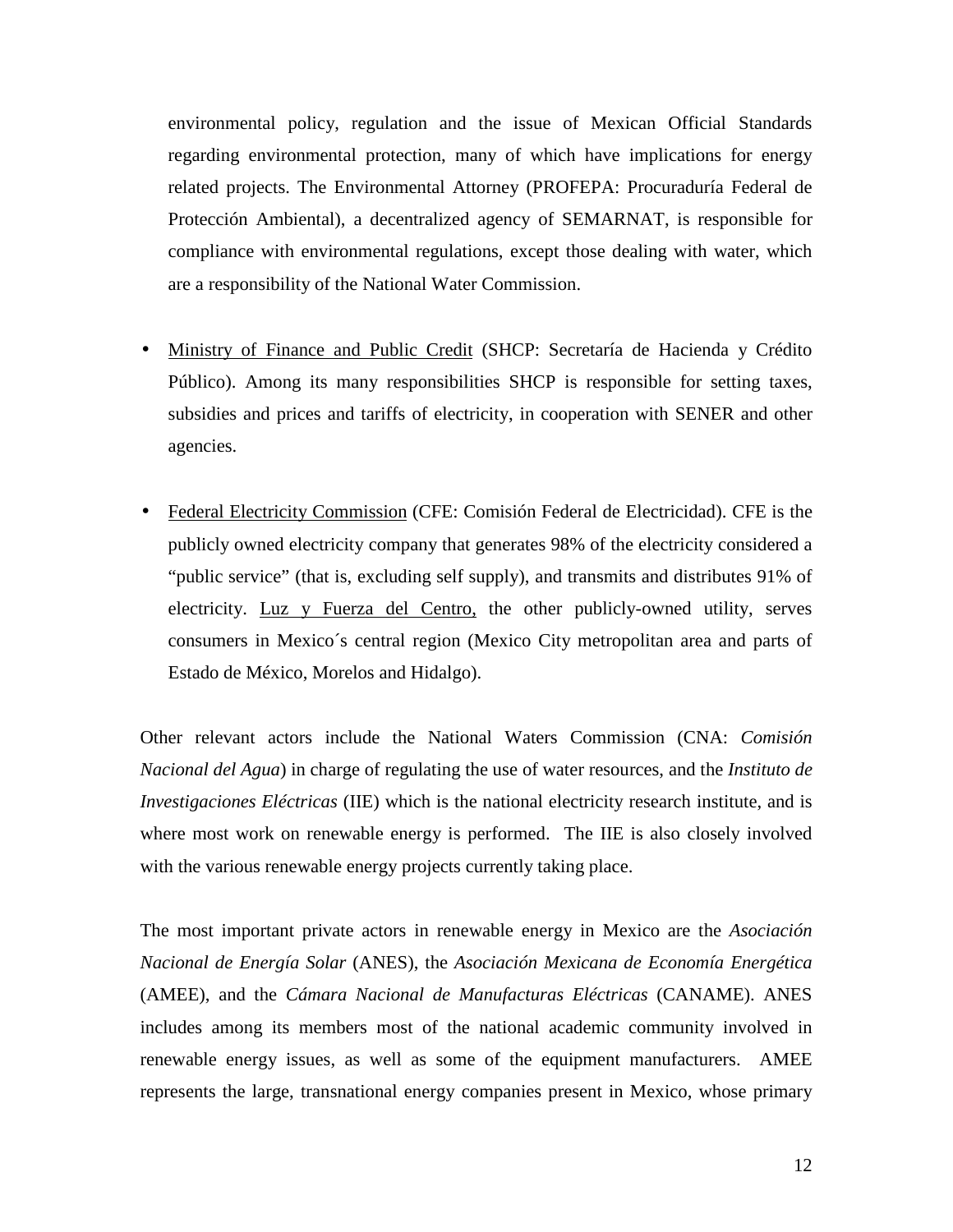activity is the construction of combined cycle gas turbine plants under IPP contracts with CFE. Finally, CANAME is the national chamber of electricity equipment manufacturers.

In the academic sector, a large number of universities and research centers are involved in renewable energy issues. Of these the most important are the Center for Energy Research (Centro de Investigaciones Energéticas) and the Engineering Institute (Instituto de Ingeniería), both of which are at the National Autonomous University of Mexico (UNAM). The UNAM also runs the University Energy Program (Programa Universitario de Energía or PUE). Other centers are the Center for Advanced Studies and Research (Centro de Investigaciones y Estudios Avanzados or CINVESTAV) of the National Polytechnic Institute (IPN) and several schools within the Autonomous Metropolitan University (UAM).

The use of renewable energy in Mexico has also been promoted by international organizations. The World Bank has participated in GEF related projects on solar thermal power plants, electricity generation with biogas from sanitary landfills and water pumping with solar and wind energy. The United Nations Development Program (UNDP), which has advanced various project initiatives on wind farms, grid-connected photovoltaics and biomass for agricultural processes, all within the framework of the GEF. The UN Food and Agriculture Organization (FAO) working on the issue of firewood and looking into productive applications of renewable energy in rural areas. Bilateral aid agencies, such as the USAID and the German GTZ are also actively involved in this field. For almost a decade now, the USAID with the support from the Department of Energy and other US Government agencies and institutions, has carried out activities to foster the use of renewable energy in Mexico, mostly in off-grid rural applications.

In recent times, growing numbers of national and international private investors, financing institutions, technology manufacturers and project developers have made themselves present in the Mexican renewable energy arena, mainly in connection with the use of wind energy for power generation and small hydropower.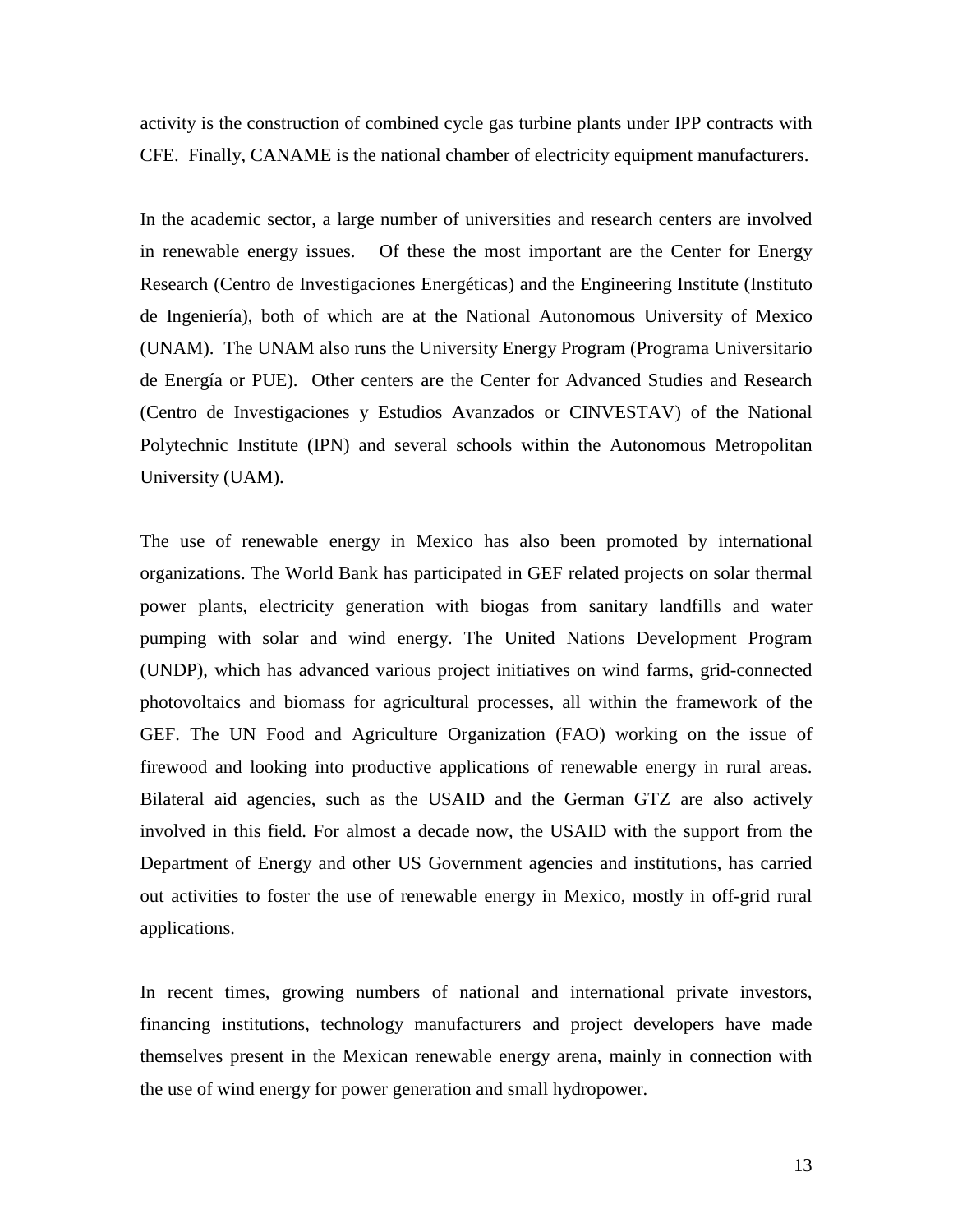#### *Regulatory and institutional issues*

The Mexican constitutional and legal framework establishes that the State has the exclusive power to generate, conduct, transform, distribute and supply electricity related to the provision of electricity for "public service" (Article 27). Private sector participation is therefore limited to IPP projects where the totality of generation is sold to CFE, and self-supply and cogeneration projects. $<sup>2</sup>$ </sup>

The legal framework also assigns the federal government responsibility for the formulation of policies relating to the energy sector, and to the national congress for legislation in these fields. State and municipal governments therefore have very few powers in this regard, except for those areas of government activity that can have implications for energy projects, including zoning restrictions, property taxes and some environmental regulations. Currently there is no decentralization process in the electricity sector contrary to other sectors, nor is such a process likely under the current legal and constitutional framework. However, decentralization processes currently in progress regarding some aspects of environmental protection and water related services might have implications for energy projects.

#### *Pricing issues: existing conditions, progress and challenges*

There are other institutional and regulatory issues that have to be addressed for the development of renewable energy in Mexico. Of these, the most important is the pricing system for electricity, which places a wedge between the price paid to private generators and the tariffs charged to end users and also creates uncertainty for suppliers. If not

<sup>&</sup>lt;sup>2</sup> Article 3 of the Law for the Public Electric Energy Service exempts from the definition of public service the following activities, thereby establishing the scope for public sector participation in the electricity business: (i) Generation of electricity for self supply, generation of electricity through co-generation processes, or small generation of electricity (under 20MW for sale to CFE or under 1MW for the supply of remote rural communities); (ii) Generation of electricity by independent producers for exclusive sale to CFE; (iii) Generation of electricity for export purposes, either from co-generation, independent power production, or small generation; (iv) Import of electrical energy by individuals or formally established entities, for the sole purpose of self supply; (v) Generation of electricity in case of emergency caused by the interruption of public service.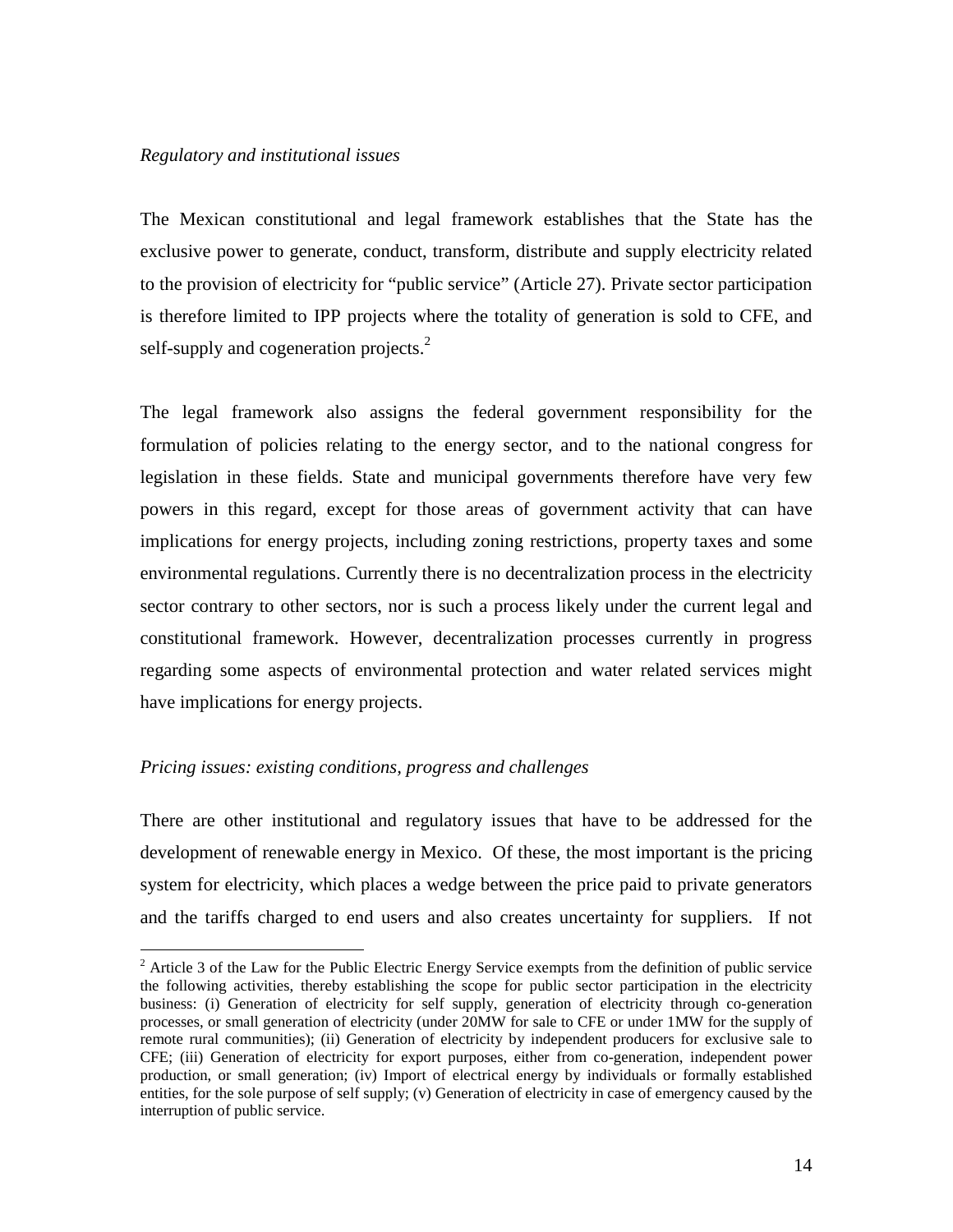corrected or if a market or a market driven pricing system is not developed, the price wedge reduces the profitability of renewable energy projects.

While the Constitution limits private sector participation to IPP projects where all the electricity generated is sold to CFE, and to cogeneration and self-supply projects, no provision exists for the purchase of surplus energy by CFE in the case of self-supply, while in the case of cogeneration CFE is required to purchase surplus energy up to 20 MW.

If a self-supplier wishes to sell energy to CFE, several conditions apply. First, CFE is not required to purchase surplus energy above 20MW, and if it decides not to, no other option exists (by law). If CFE does decide to purchase energy, it does so without a longterm contract or capacity payments, and pays only avoided or marginal cost, which is equivalent to the marginal cost of a new (combined cycle) plant. This occurs even if the cost of the renewable energy alternative is lower than the average cost of the system. These conditions make the development of renewable energy (and almost any electricity plant, for that matter) economically unattractive.

End users of electricity, however, pay tariffs that are determined using the average cost of providing service (except in the cases of residential and agricultural irrigation tariffs, which are heavily subsidized). Given that the rate of capacity retirement is extremely low, a very important difference between system average and marginal costs exists. Therefore, tariffs paid by industry, commercial establishments, and municipalities are very significantly above the marginal cost of combined cycle gas turbines, and clear economic opportunities exist where the willingness to pay of these consumers exceeds the cost of supplying them with renewable energy. However, since the current constitutional and legal framework prohibits direct contact between private producers and consumers, these opportunities cannot be exploited and represent an important barrier for the development of renewable energy sources in Mexico.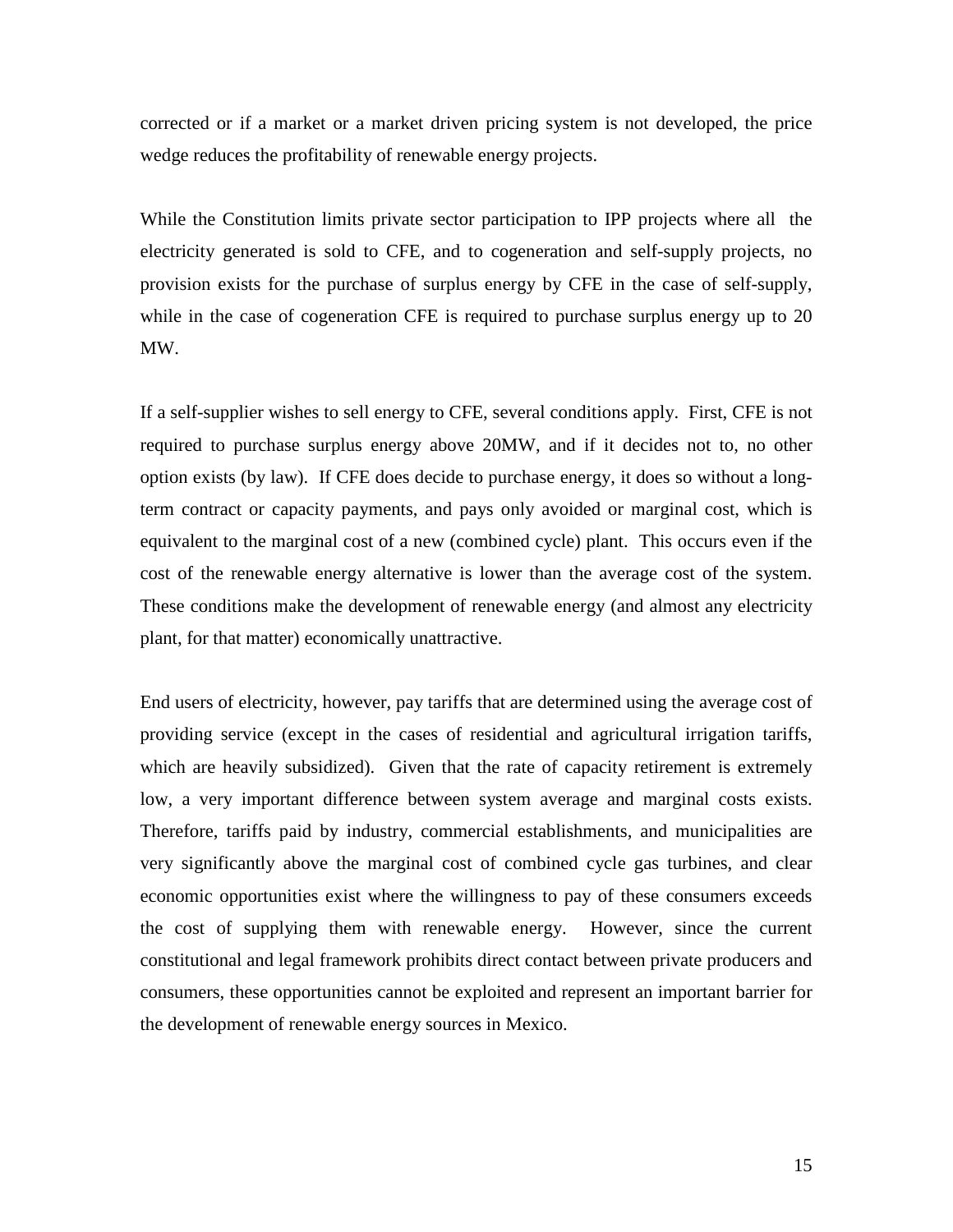Recent regulatory changes that partially offset the disincentives inherent in the pricing system are encouraging. In September of 2001, the CRE published special rules for interconnection contracts between CFE and suppliers of renewable energy. These rules benefit self-suppliers whose consumption point(s) are not geographically adjacent to the production site, and can be summarized as follows:

- Priority dispatch. Renewable energy providers often have little or no control over production, which is governed by the amount of sunlight, wind, water, etc. Therefore the rules establish that CFE must dispatch these renewable energy providers whenever it is required, and not subject to other considerations.
- Discounts. The rules establish discounts on the tariff levied by CFE for transporting the supplier's electricity as a function of availability, which can reach 50%.
- Storage. As the self-supplier in question may not require energy at the same time that its renewable energy source is providing it, CFE is obliged to "return" unused energy to the self-supplier at times where it is required. That is, CFE in effect stores the energy. In the case of a self-supplier with a mini-hydro plant, for example, the electricity generated during the night is supplied to CFE, who then returns it to the self-supplier during the day.

These regulatory changes form part of a global and comprehensive strategy for the energy sector, as laid out in the *Programa Sectorial*. The *Programa Sectorial* establishes 10 key objectives for the energy sector during the 2001-2006 period, of which the fourth objective is to increase the use of renewable energy sources. It lists a series of strategies that together should serve as an important incentive for the increase use of renewable energy in Mexico. Among them are the following:

- Development of a National Fund for the promotion of renewable energy
- Long term investment contracts
- Fiscal and economic incentives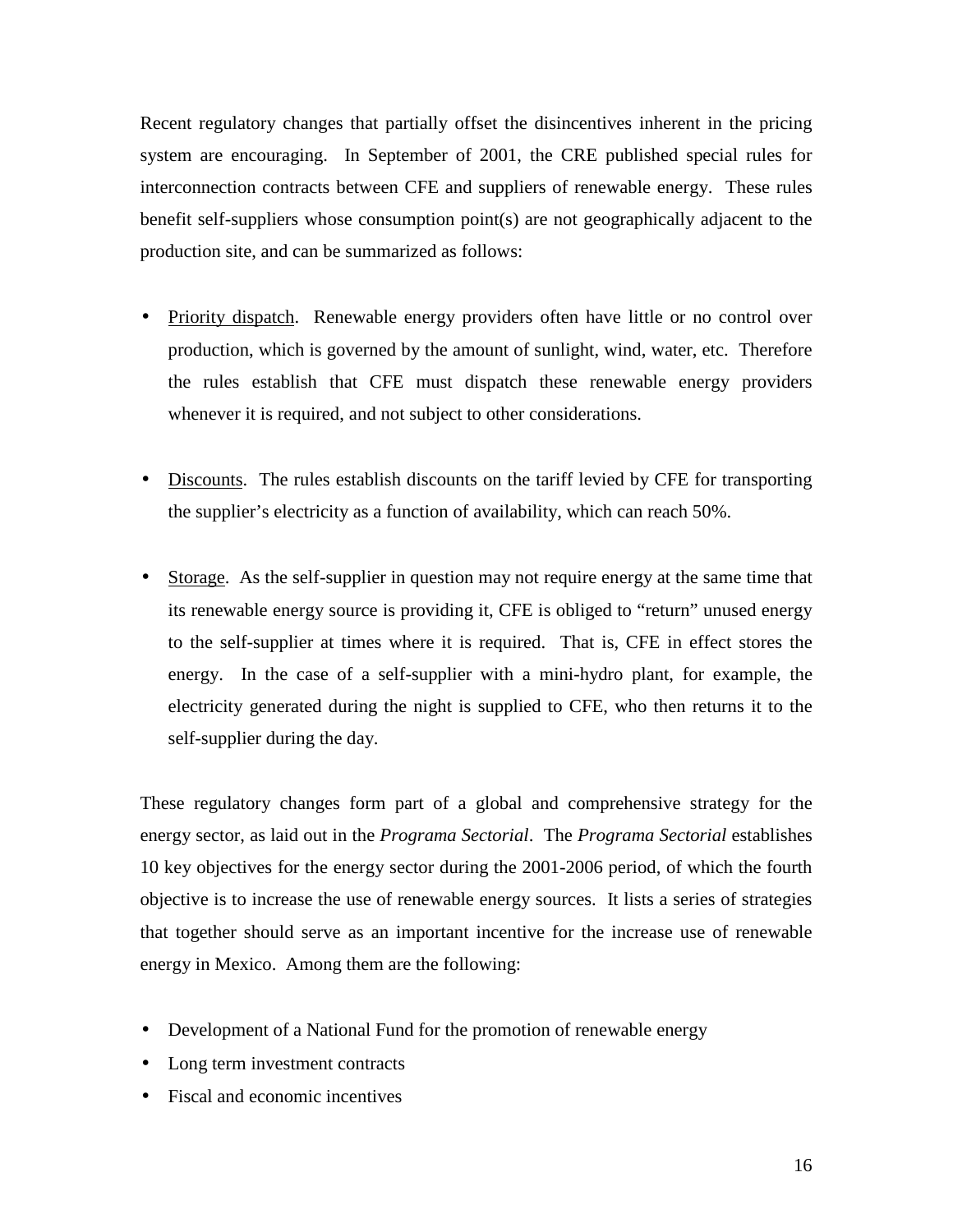- Regulatory incentives
- Increased resources for research and development
- Education

These proposals form part of a global and comprehensive strategy for the energy sector, as laid out in the *Programa Sectorial*. The *Programa Sectorial* establishes 10 key objectives for the energy sector during the 2001-2006 period, and the fourth objective is to increase the use of renewable energy sources.

In addition to the above changes, further reforms in the form of a market driven structural change are needed to allow for the creation of a competitive market and the introduction of numerous suppliers and consumers. This would have very important benefits for the sector and the economy as a whole, as it would increase efficiency, lower costs and therefore tariffs, and reduce the public sector burden, among others. It would also be crucial for the development of renewable energy, as it would eliminate many of the arbitrary pricing mechanisms currently in place, and allow for prices to be determined through a market or transparent regulatory mechanisms instead of the current administrative system. A reform would allow renewable energy providers to exploit the difference between system marginal and average costs, and would also introduce the concept of consumer choice. It would also greatly reduce uncertainty and the possibility of creeping expropriation brought about by the current system's highly unequal distribution of bargaining power between a monopsony (CFE) and potential private suppliers.

The importance of structural change and the introduction of markets into the electricity sector can not be underemphasized. Without structural change, efforts to promote renewable energy will have a lesser impact and a much more uncertain future. The current restrictive legal and institutional environment also ensures that any efforts made without a prior reform will be more costly. In addition, any resources used to create incentives for renewable energy under the actual framework would partially be used to offset the economic distortions currently present in the sector.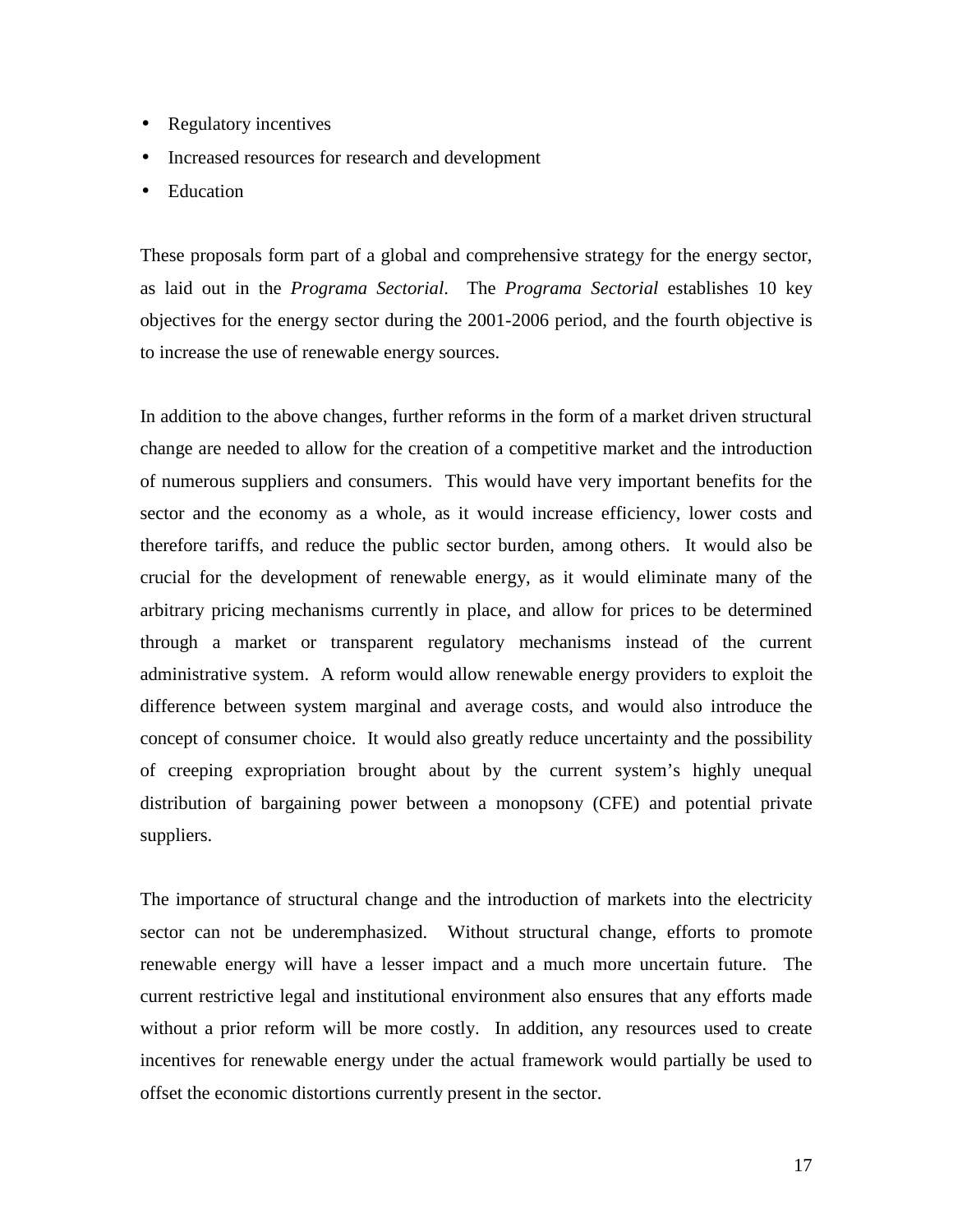#### *Informational and Educational issues*

There are a series of informational and educational issues related to renewable energy in Mexico that need to be addressed in order for it to develop further. The first of these is that site specific, detailed information on renewable energy projects is limited, which is an important barrier that translates into longer lead times and higher project development costs. With the exception of geothermal energy, for which commercial exploratory work has been carried out for a number of years, evaluation of other renewable energy resources has been done primarily for academic and research purposes.

However, activities are currently under way to compile, screen, and organize data into a geographical information system, which has been under development for the past three years as part of a pilot plan to foster renewable energy in Mexico, which is being carried out by IIE in cooperation with the Ministry of Energy, and was originally supported by funds from CONAE. While the quality of some of the data continues to be low, this pilot plan represents a very important step, and is the first systematic effort to quantify, organize, and divulge detailed information on renewable energy projects.

Other challenges are driven by the informational voids that exist with regards to renewable energy. Given Mexico's relative lack of practical experience in this field, little understanding of renewable energy exists. Important incentives such as those established by the CRE for the promotion of renewable energy need to be accompanied by concerted efforts to make their existence and significance known to all sector participants. In addition, a comprehensive national program for the promotion of renewable energy awareness among the general public would create interest in projects and aid in introducing new participants to the sector (municipalities and small enterprise). Efforts to expand and/or update the technical infrastructure of the national renewable energy R&D centers, closely linking them to the needs of the sector, as well as to develop a larger human resource base of experts, are important complements that should be carried out in order to close the information gap.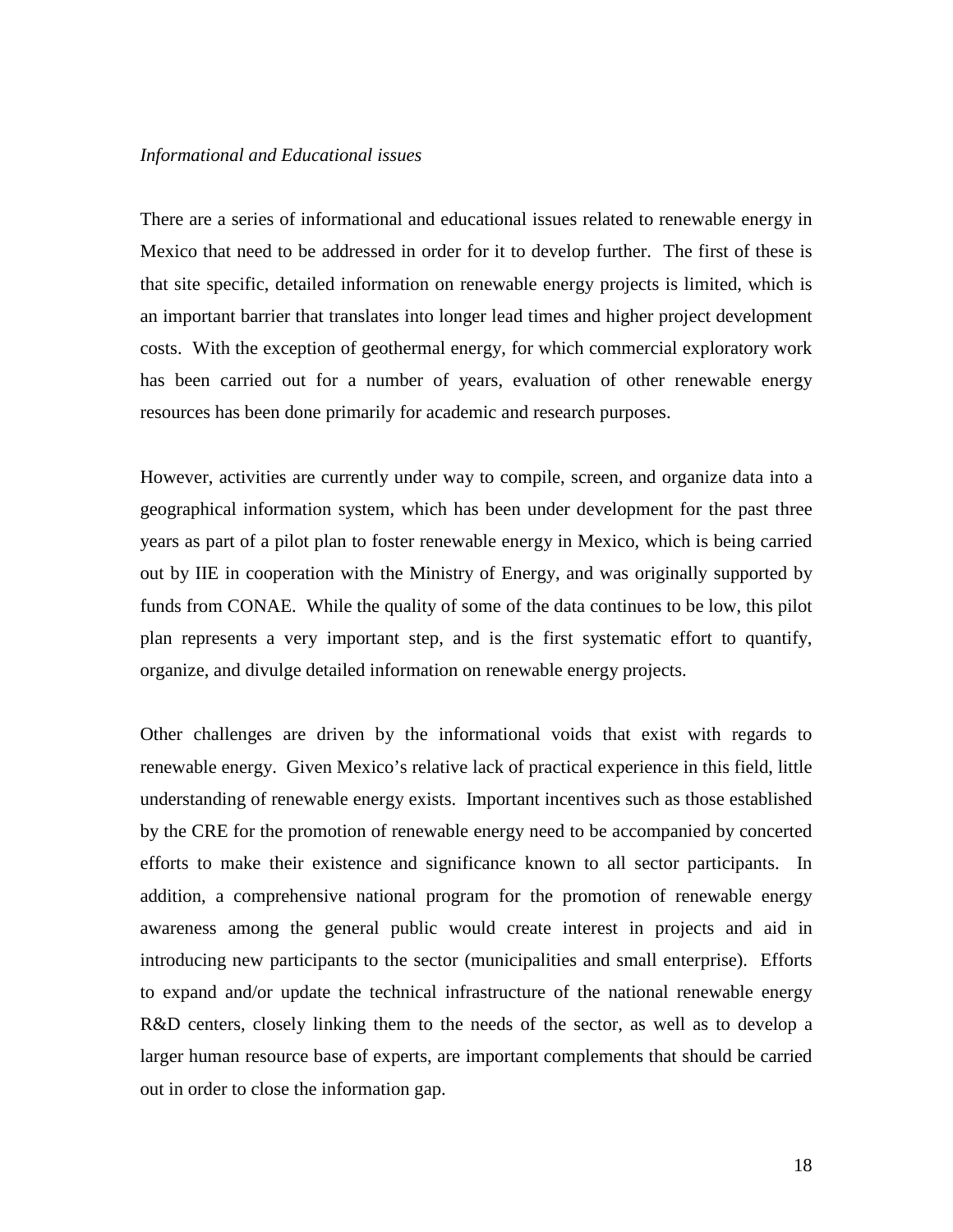The lack of hands on experience with renewable energy implies that Mexico has not yet captured the benefits derived from organizational learning. Incentives aimed at promoting the development of renewable energy in Mexico will generate significant positive externalities in this regard. The investments made in learning about and researching different potential projects will have large benefits for the development of future projects. Other benefits will be associated with the configuration, design, scale, and implementation of these projects. Therefore, the transaction and development costs associated with renewable energy project design and implementation will drop over time as more of them are developed and learning takes place.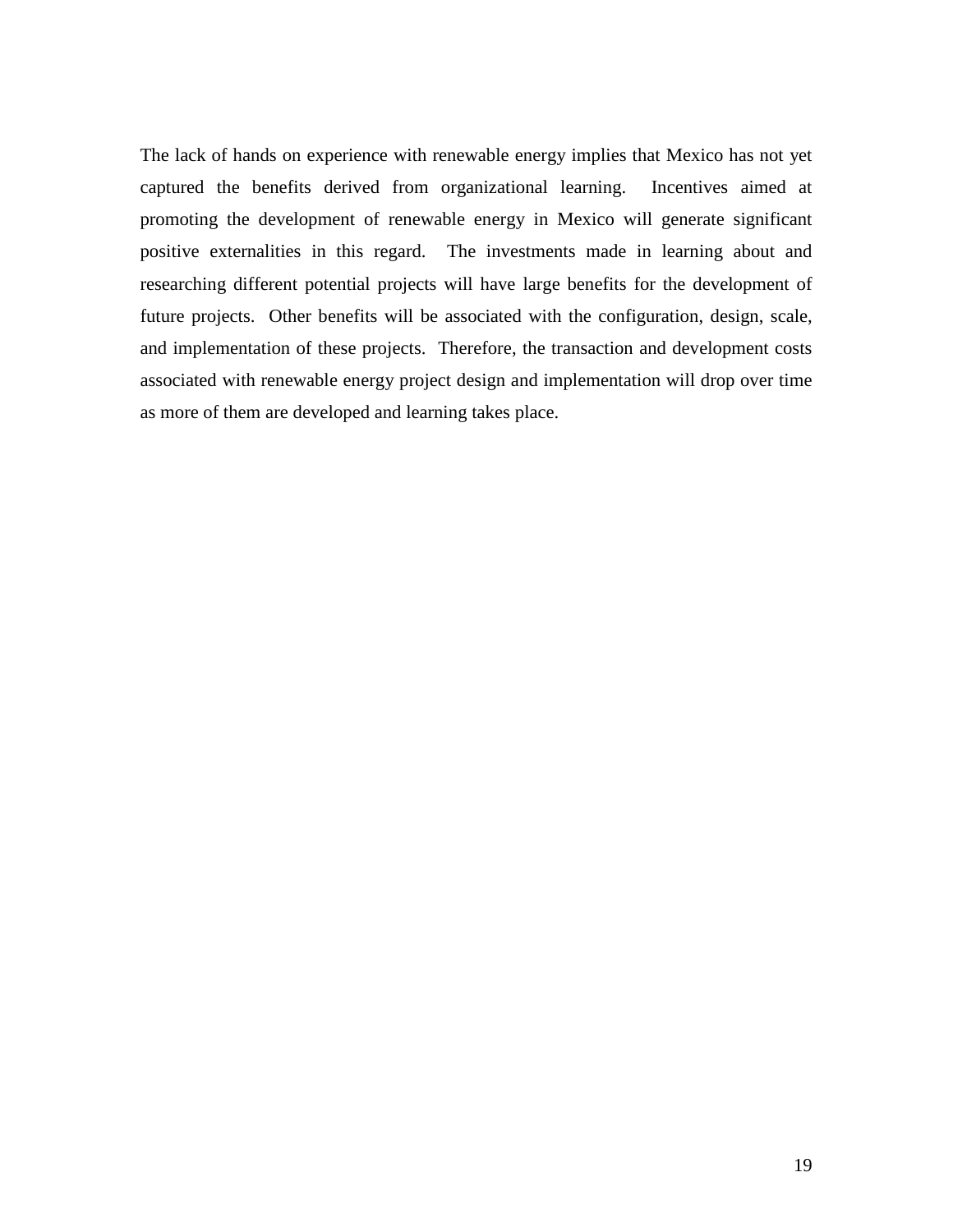#### **3. Instruments to advance the use of renewable energy**

Previous sections have outlined both the importance of renewable energy to the Mexican energy sector and the current lack of development in this area, the latter due in great measure to the gap between the cost of renewables and the price at which they are sold. In past years, progress on the technological front has resulted in steadily declining costs for renewable energy options, albeit at levels still above the non-environmentally adjusted cost of fossil fuel options such as combined cycle gas turbines. However, consensus forecasts indicate that the growing scarcity of fossil fuel options as stocks are depleted, together with continued technological progress in renewable energy, will make renewable energy alternatives economically attractive in the medium term.

The Mexican energy sector and economy will greatly benefit if the transition towards a greater use of renewable energy sources is more rapid than what is projected under the current legal, regulatory, and institutional framework. In this fashion, Mexico would gain important preparatory experience in a field certain to grow in importance in the future, as well as reduce its dependence (and thus the shock to the economy) on fossil fuel based energy options.

The above rationale justifies the introduction of policy instruments to promote the use of renewable energy in Mexico. Selective intervention is required to ensure that renewable energy is considered a viable option within the energy sector, with the consequent economic and social benefits. The direct benefits are clear, and were laid out in section 1. The indirect benefits are also of importance, in that investments in renewable energy will ensure a smoother transition to a new energy sector configuration and allow for learning and knowledge investments to take place before the occurrence of fossil fuel driven shocks.

Any policy instruments employed to advance the use of renewable energy should be temporal in nature, as market forces (under the assumption of structural reform being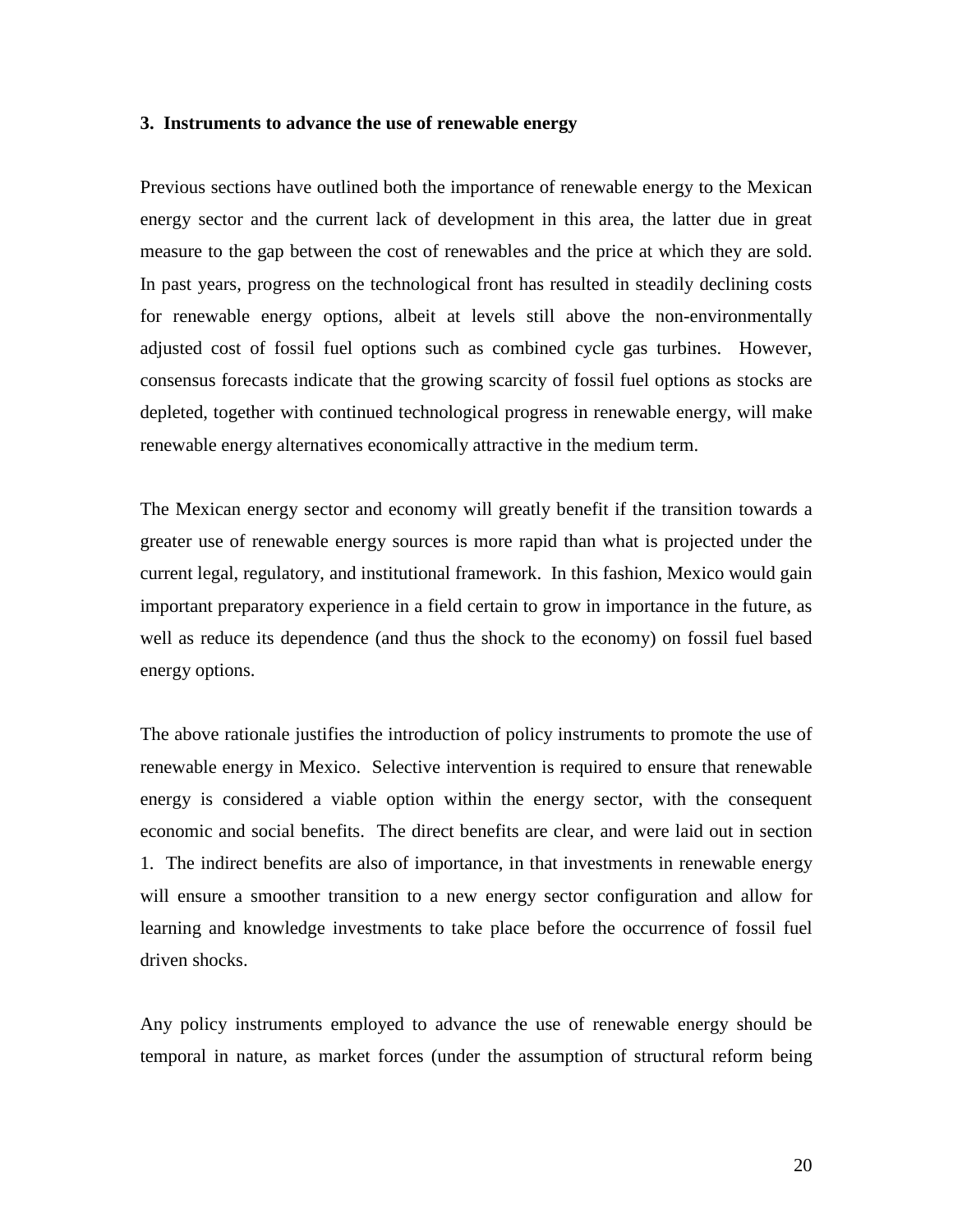carried out) will make renewable energy alternatives attractive in the medium term. Interventions are therefore not permanent, but serve as the seed for future growth.

Policies aimed at promoting renewable energy sources have been employed in different countries, and can be grouped into two categories: quantity targets, where a certain share of generation must be supplied by renewable energy, and price subsidies, where resources are used to make renewable energy economically attractive. Of the two, price subsidies are better suited for temporal interventions, as they allow for greater flexibility and adjustment than quantity targets.

Policies that mandate a quantity target are rigid in the sense that they can not be adjusted to take into account changes in technology or the legal, regulatory, and institutional frameworks without seriously undermining their credibility. The determination of a quantity target is necessarily arbitrary, and may be markedly different than the first best outcome if uncertainty exists with regard to the behavior of certain key variables. Other problems associated with quantity targets are that they are open ended (if a quantity is fixed a limit on the amount of resources spent can not always be enforced) and suffer from problems of dynamic inconsistency (if the target is not met, the authority prefers to renegotiate the target instead of applying any pre-specified penalties).

Price subsidies, on the other hand, provide greater flexibility and transparency. Price subsidies are not fixed in time, and can be adjusted to compensate for the rate of technological change and the relative cost levels. These adjustments can be carried out via market forces through systems of competitive bids, and can be fixed to make a developer indifferent between conventional combined cycle technology and renewable energy sources, optimizing the use of scarce resources. The amount of the subsidy can be phased out over time, with clearly established targets and timeline.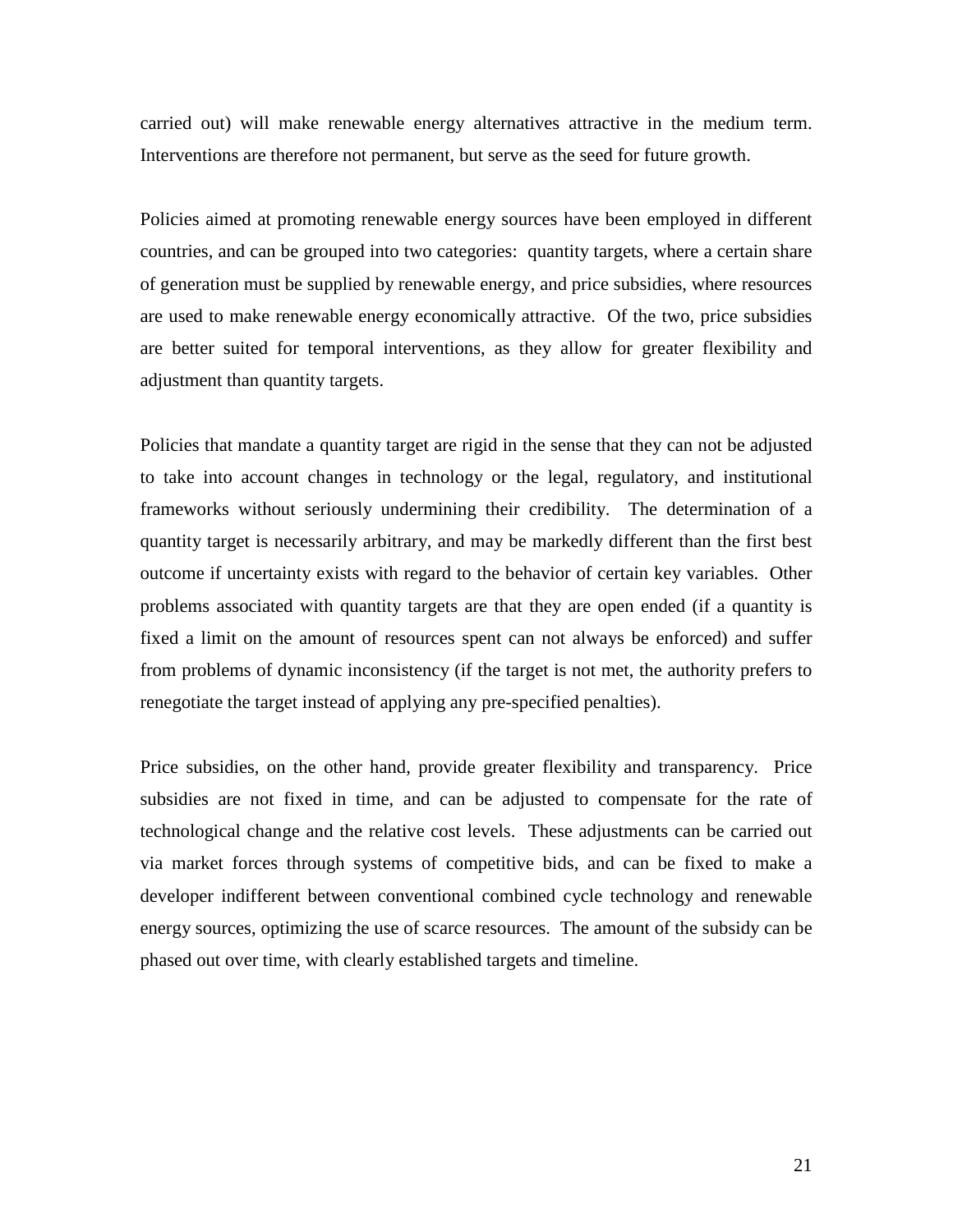#### *Legal and institutional issues*

It will be necessary to address the legal and institutional issues described in the previous sections, if private sector participation is expected for the development of renewable energy projects. Among others, the reforms should address the scope of private sector involvement and the mechanisms by which electricity is to be sold to CFE or to private parties, including the pricing structure.

Strengthening institutional capacity and provision of technical assistance to the relevant authorities and utilities with regards to renewable energy is also considered a priority. In addition, support of renewable energy projects through IIE and research centers in academia and elsewhere will help improve policies and technologies. It will also increase public awareness of the benefits of renewable energy. Public awareness can also benefit form an information campaign among consumers and communities.

#### *Financial mechanism to promote the use of renewable energy*

The development of renewable energy projects requires substantial financial resources. In this sense, the creation of a special fund for this purposes will provide a much needed boost to kick start new projects and strengthen existing ones. The fund will facilitate the transition towards the development of a competitive, efficient and cost-effective market for renewable energy in Mexico. This market will build upon the resources from the fund, other resources, international best practice, growing experience and know-how and an appropriate regulatory and institutional framework. In addition, synergies can be created between the market for renewable energy and the carbon market being developed.

An initial estimate is that the fund will require approximately 100 million USD of which 30% to 35% would be used in the first three years. Among the general characteristics of the fund are the following:

• The fund will provide subsidies through a competitive process and these subsidies will be phased out according to a clearly established timeline.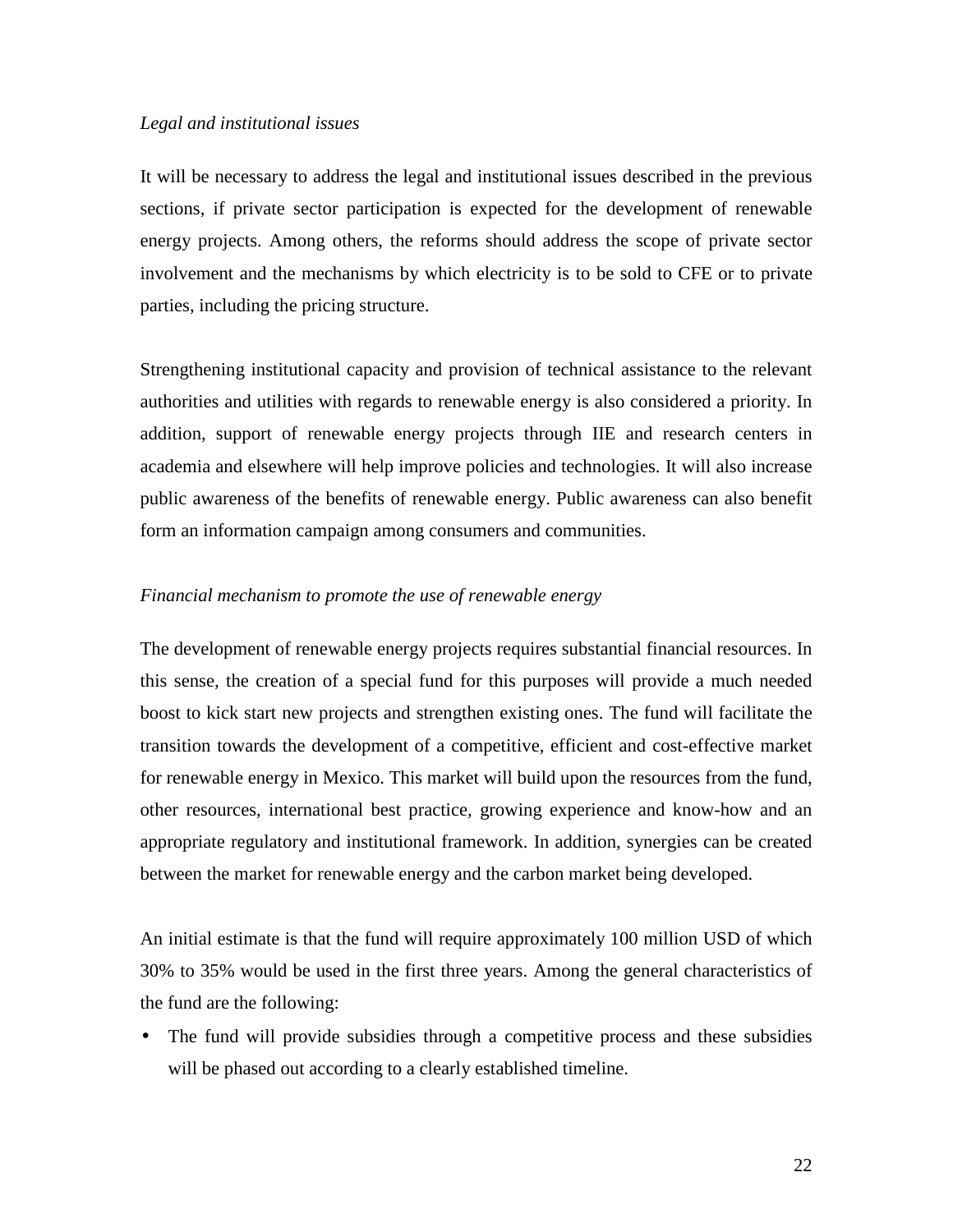- The mechanism to define the amount of the subsidies should force recipients to reveal their true costs.
- The fund will include mechanisms for its replenishment, including resources obtained through bidding process for electricity generation and the development of "green certificate" programs for businesses that purchase electricity from renewable energy sources.

A preliminary exercise carried out for the analysis of wind power shows that a fund of 95 million USD would directly stimulate 650 MW of capacity. In addition, technological change and organizational learning, along with proposed changes to the CFE powering purchasing tariffs and a projected increase in the price of natural gas, would effectively reduce the subsidy to zero by year 8. Therefore the fund, while directly increasing capacity by 650 MW, would also indirectly contribute to capacity additions by contributing to organizational learning and technological change, thus reducing the cost of installed capacity. If carbon offset sales were to be recognized (at an average price of \$6 USD/MT of CO2) the cumulative subsidy could be reduced from \$95 to \$83 million USD.



**Wind Costs, Tariffs and Subsidies**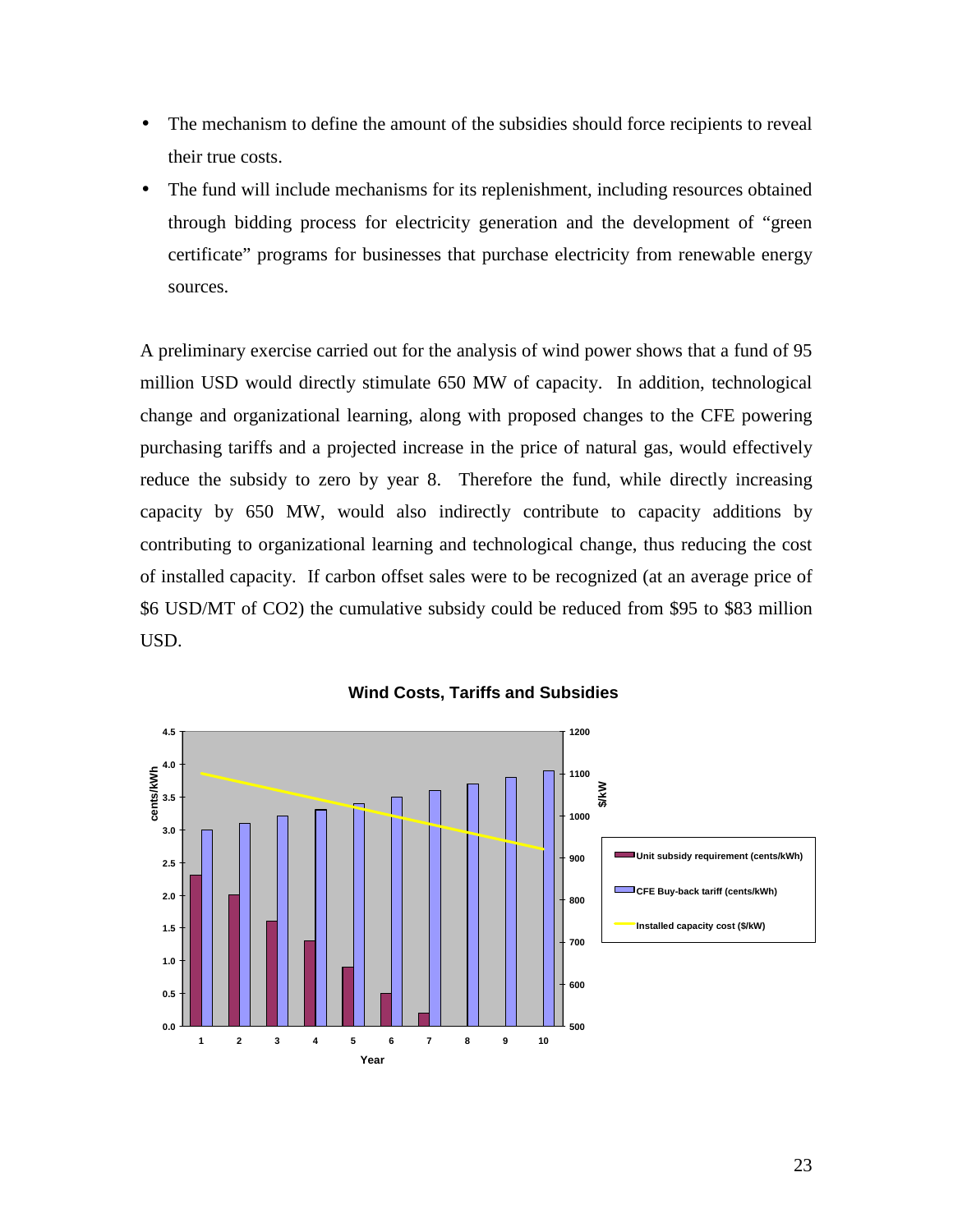The above calculations are based on the following series of assumptions: an initial installed cost for wind power of 1,100 USD/kW which would decline to 900 USD/kW over a 10 year period; and an increase in the CFE buy-back tariff rate from 3 to 4 cents/kWh over the same period. Given these assumptions, the unit subsidy requirements start out at 2.3 cents/kWh and then decline significantly, approaching zero by year 8.

The implications of the above scenario for fund operations are as follows: during the first three years 35% of the resources will have been applied, and the year with the highest annual subsidy would be year 5. After year 5, the annual subsidy would gradually fall towards zero for the rest of the ten year period, as the declining installed cost and increased buy-back tariffs would start to take effect. The effect of the subsidy coupled with these cost and tariff trends would be to increase annual capacity additions by 5% per annum, and a final cumulative capacity of 650 MW.



**Green Fund Flows and Outputs**